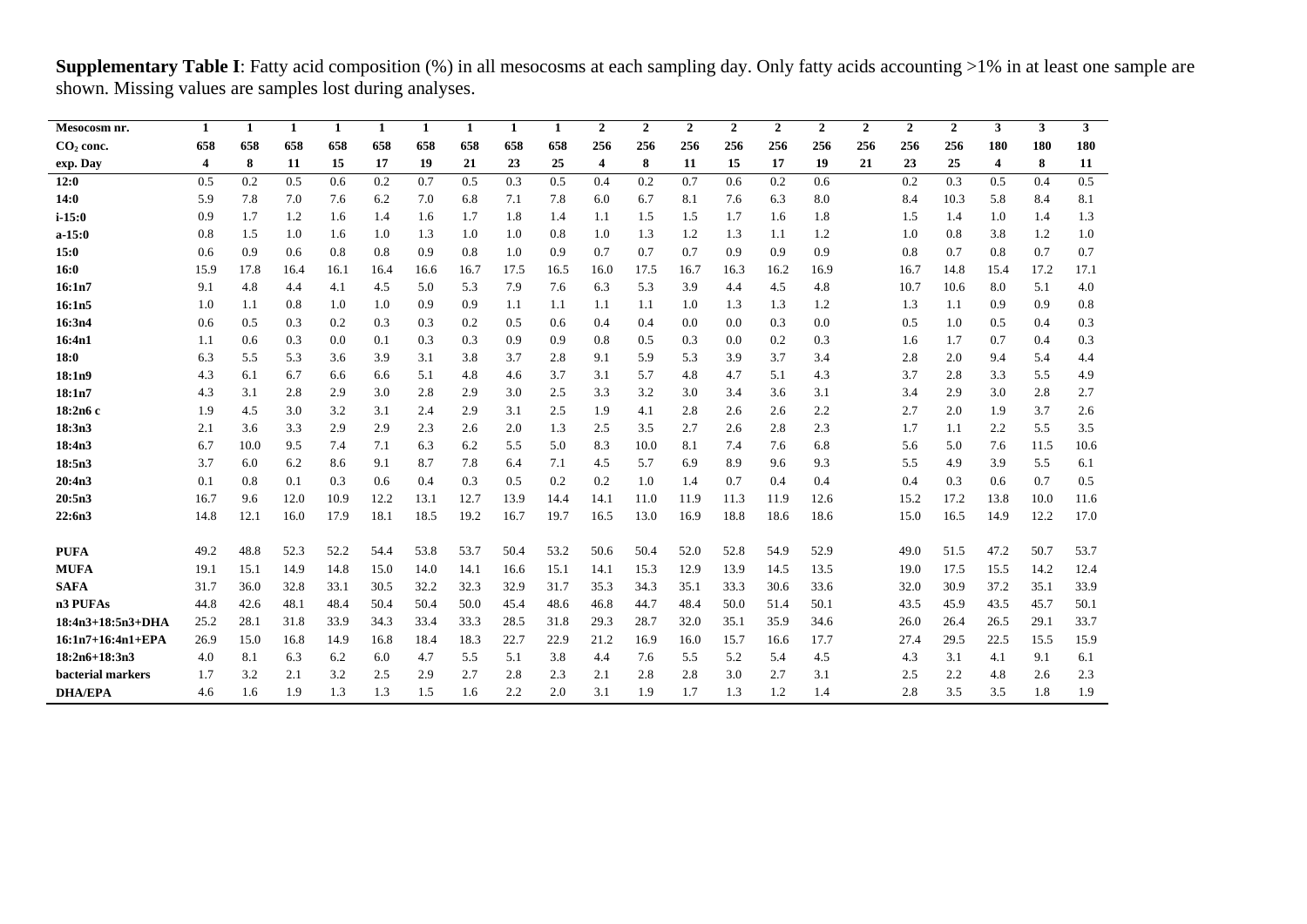# **Supplementary Table I** cont.

| Mesocosm nr.      | 3    | 3    | 3    | 3   | 3    | 3    | 4    | 4    | $\overline{\mathbf{4}}$ | 4    | $\overline{\bf 4}$ | $\overline{\mathbf{4}}$ | 4    | 4    | 4    | 5              | 5    | 5    | 5    | 5    | 5    |
|-------------------|------|------|------|-----|------|------|------|------|-------------------------|------|--------------------|-------------------------|------|------|------|----------------|------|------|------|------|------|
| $CO2$ conc.       | 180  | 180  | 180  | 180 | 180  | 180  | 354  | 354  | 354                     | 354  | 354                | 354                     | 354  | 354  | 354  | 1005           | 1005 | 1005 | 1005 | 1005 | 1005 |
| exp. Day          | 15   | 17   | 19   | 21  | 23   | 25   | 4    | 8    | 11                      | 15   | 17                 | 19                      | 21   | 23   | 25   | $\overline{4}$ | 8    | 11   | 15   | 17   | 19   |
| 12:0              | 0.6  | 0.3  | 1.8  |     | 0.1  | 0.5  | 0.6  | 0.3  | 0.6                     | 0.5  | 0.4                | 0.5                     | 0.4  | 0.1  | 0.3  | 0.5            | 0.2  | 0.3  | 0.4  | 0.2  | 0.4  |
| 14:0              | 8.0  | 6.5  | 8.0  |     | 6.1  | 8.8  | 6.8  | 7.7  | 7.2                     | 8.0  | 6.9                | 7.7                     | 7.0  | 7.5  | 8.2  | 6.6            | 7.0  | 8.0  | 8.0  | 6.6  | 7.5  |
| $i - 15:0$        | 1.5  | 1.4  | 1.7  |     | 1.3  | 1.7  | 1.1  | 1.6  | 1.3                     | 1.6  | 1.6                | 1.7                     | 1.7  | 1.3  | 1.3  | 1.2            | 1.2  | 1.0  | 1.1  | 1.1  | 1.3  |
| $a-15:0$          | 1.2  | 1.1  | 1.2  |     | 0.9  | 1.0  | 1.0  | 1.4  | 1.0                     | 1.3  | 1.1                | 1.1                     | 1.0  | 0.9  | 0.7  | 1.0            | 1.0  | 0.8  | 0.9  | 0.8  | 0.9  |
| 15:0              | 0.8  | 0.8  | 0.9  |     | 0.7  | 0.8  | 0.9  | 0.9  | 0.7                     | 0.9  | 1.0                | 0.9                     | 0.9  | 0.9  | 0.7  | 0.6            | 0.6  | 0.5  | 0.6  | 0.6  | 0.6  |
| 16:0              | 16.4 | 16.0 | 17.5 |     | 18.3 | 18.5 | 16.6 | 18.6 | 16.2                    | 16.6 | 16.4               | 16.4                    | 15.9 | 17.4 | 14.9 | 14.8           | 18.7 | 18.6 | 17.4 | 17.2 | 17.2 |
| 16:1n7            | 4.3  | 4.3  | 4.5  |     | 7.3  | 9.4  | 7.8  | 5.5  | 4.2                     | 4.1  | 4.4                | 5.5                     | 6.3  | 10.9 | 10.8 | 7.6            | 5.8  | 3.5  | 4.0  | 3.4  | 3.7  |
| 16:1n5            | 0.9  | 1.1  | 0.9  |     | 1.0  | 1.2  | 1.1  | 1.0  | 0.9                     | 1.0  | 1.1                | 0.9                     | 1.0  | 1.1  | 1.1  | 1.2            | 1.0  | 0.7  | 0.8  | 0.9  | 0.7  |
| 16:3n4            | 0.2  | 0.3  | 0.0  |     | 0.4  | 0.5  | 0.6  | 0.4  | 0.3                     | 0.0  | 0.4                | 0.3                     | 0.4  | 0.5  | 1.1  | 0.5            | 0.4  | 0.3  | 0.3  | 0.3  | 0.3  |
| 16:4n1            | 0.1  | 0.1  | 0.2  |     | 0.9  | 1.3  | 0.9  | 0.5  | 0.3                     | 0.0  | 0.1                | 0.4                     | 0.6  | 1.7  | 2.1  | 0.9            | 0.5  | 0.2  | 0.1  | 0.1  | 0.2  |
| 18:0              | 4.2  | 4.0  | 3.2  |     | 2.8  | 2.3  | 4.6  | 6.4  | 6.7                     | 4.5  | 4.9                | 3.2                     | 3.7  | 3.7  | 2.2  | 3.3            | 5.3  | 4.7  | 3.0  | 3.2  | 2.2  |
| 18:1n9            | 5.0  | 5.3  | 4.9  |     | 4.4  | 4.2  | 4.2  | 5.7  | 5.2                     | 5.3  | 5.3                | 4.3                     | 4.5  | 3.9  | 3.0  | 3.0            | 5.2  | 10.9 | 11.3 | 10.2 | 7.5  |
| 18:1n7            | 3.3  | 3.6  | 3.3  |     | 3.4  | 3.3  | 3.8  | 3.1  | 2.8                     | 3.1  | 3.2                | 3.2                     | 3.3  | 3.1  | 3.0  | 3.8            | 3.2  | 2.3  | 2.6  | 2.5  | 2.5  |
| 18:2n6 c          | 2.9  | 2.6  | 2.3  |     | 4.1  | 4.2  | 2.3  | 4.0  | 3.0                     | 2.9  | 2.7                | 2.2                     | 2.6  | 2.8  | 2.5  | 2.6            | 3.5  | 2.5  | 2.8  | 3.2  | 2.7  |
| 18:3n3            | 2.7  | 2.9  | 2.5  |     | 2.6  | 1.9  | 2.5  | 3.2  | 2.7                     | 2.5  | 2.5                | 2.0                     | 2.2  | 1.5  | 1.1  | 3.1            | 4.5  | 4.6  | 3.9  | 3.9  | 3.0  |
| 18:4n3            | 8.1  | 7.8  | 7.0  |     | 6.5  | 6.0  | 7.2  | 9.0  | 8.1                     | 6.8  | 6.4                | 5.8                     | 6.0  | 5.0  | 4.7  | 8.8            | 12.0 | 11.6 | 9.3  | 9.1  | 7.9  |
| 18:5n3            | 7.4  | 8.9  | 9.8  |     | 7.9  | 3.4  | 4.1  | 5.6  | 6.9                     | 9.0  | 9.0                | 8.5                     | 7.4  | 4.4  | 4.1  | 4.5            | 5.5  | 5.3  | 6.7  | 9.2  | 9.8  |
| 20:4n3            | 0.2  | 0.5  | 0.4  |     | 0.5  | 0.4  | 0.4  | 0.8  | 0.3                     | 0.3  | 0.4                | 0.4                     | 0.5  | 0.5  | 0.3  | 0.1            | 0.8  | 0.1  | 0.2  | 0.5  | 0.5  |
| 20:5n3            | 11.3 | 11.9 | 11.3 |     | 13.2 | 14.0 | 14.8 | 10.2 | 11.9                    | 10.7 | 11.5               | 12.9                    | 13.9 | 16.7 | 18.7 | 16.1           | 10.2 | 8.6  | 8.8  | 9.1  | 10.7 |
| 22:6n3            | 18.8 | 19.4 | 17.2 |     | 16.3 | 13.7 | 15.8 | 11.9 | 17.1                    | 19.5 | 19.3               | 19.8                    | 18.3 | 14.3 | 16.2 | 17.5           | 11.9 | 13.3 | 16.0 | 16.8 | 18.6 |
|                   |      |      |      |     |      |      |      |      |                         |      |                    |                         |      |      |      |                |      |      |      |      |      |
| <b>PUFA</b>       | 52.6 | 55.1 | 50.9 |     | 53.1 | 46.2 | 50.2 | 47.1 | 52.0                    | 52.3 | 53.3               | 53.4                    | 53.3 | 48.7 | 52.7 | 55.4           | 50.1 | 47.9 | 49.1 | 52.8 | 54.6 |
| <b>MUFA</b>       | 13.7 | 14.3 | 13.7 |     | 16.1 | 20.0 | 17.2 | 15.5 | 13.3                    | 13.5 | 14.0               | 14.1                    | 15.3 | 19.0 | 18.1 | 15.9           | 15.2 | 17.5 | 18.8 | 17.0 | 14.5 |
| <b>SAFA</b>       | 33.7 | 30.6 | 35.5 |     | 30.8 | 33.8 | 32.7 | 37.5 | 34.7                    | 34.2 | 32.7               | 32.5                    | 31.4 | 32.3 | 29.2 | 28.7           | 34.6 | 34.6 | 32.1 | 30.1 | 30.9 |
| n3 PUFAs          | 49.0 | 51.6 | 48.3 |     | 47.2 | 40.0 | 45.7 | 41.4 | 47.7                    | 49.1 | 49.7               | 50.1                    | 49.2 | 42.8 | 46.1 | 50.7           | 45.1 | 44.5 | 45.6 | 48.9 | 51.1 |
| 18:4n3+18:5n3+DHA | 34.2 | 36.1 | 34.1 |     | 30.7 | 23.2 | 27.2 | 26.5 | 32.0                    | 35.3 | 34.8               | 34.0                    | 31.6 | 23.6 | 25.0 | 30.8           | 29.4 | 30.2 | 32.1 | 35.2 | 36.3 |
| 16:1n7+16:4n1+EPA | 15.8 | 16.3 | 16.0 |     | 21.4 | 24.7 | 23.6 | 16.2 | 16.4                    | 14.8 | 16.0               | 18.8                    | 20.8 | 29.3 | 31.5 | 24.6           | 16.5 | 12.3 | 13.0 | 12.6 | 14.5 |
| $18:2n6+18:3n3$   | 5.6  | 5.5  | 4.8  |     | 6.7  | 6.1  | 4.8  | 7.3  | 5.7                     | 5.4  | 5.2                | 4.2                     | 4.8  | 4.3  | 3.5  | 5.7            | 8.0  | 7.1  | 6.6  | 7.0  | 5.7  |
| bacterial markers | 2.7  | 2.5  | 2.9  |     | 2.3  | 2.7  | 2.1  | 3.0  | 2.4                     | 2.9  | 2.7                | 2.8                     | 2.6  | 2.2  | 2.0  | 2.2            | 2.3  | 1.8  | 2.0  | 1.9  | 2.1  |
| <b>DHA/EPA</b>    | 1.5  | 1.3  | 1.1  |     | 1.7  | 4.1  | 3.6  | 1.8  | 1.7                     | 1.2  | 1.3                | 1.5                     | 1.9  | 3.8  | 4.6  | 3.5            | 1.9  | 1.6  | 1.3  | 1.0  | 1.1  |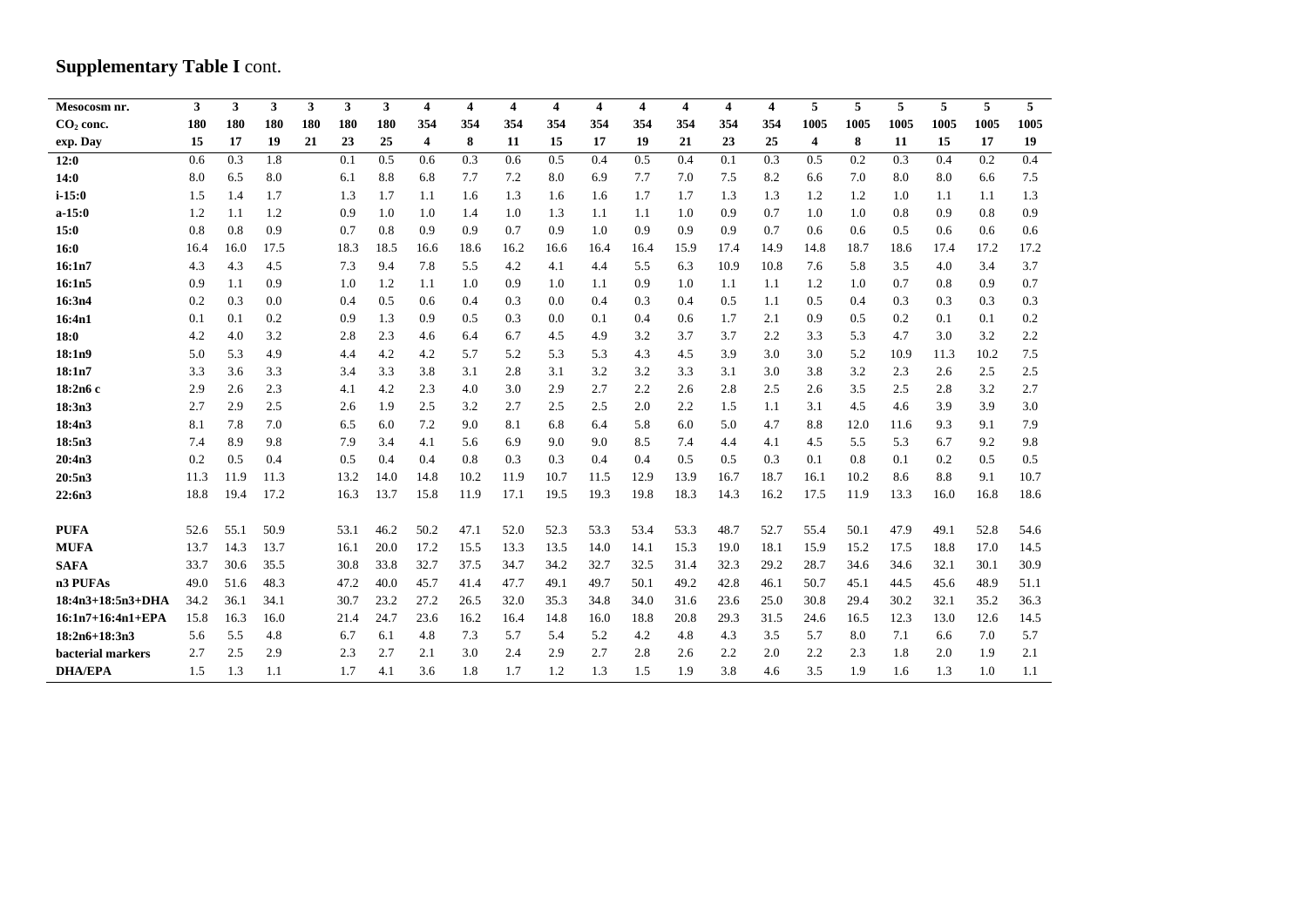# **Supplementary Table I cont.**

| Mesocosm nr.        | 5    | 5    | 5    | 6    | 6    | 6    | 6    | 6    | 6    | 6    | 6    | 6    | $\overline{7}$ | $\overline{7}$ | $\overline{7}$ | $\overline{7}$ | 7    | $\overline{7}$ | $\overline{7}$ | $\overline{7}$ | $\overline{7}$ |
|---------------------|------|------|------|------|------|------|------|------|------|------|------|------|----------------|----------------|----------------|----------------|------|----------------|----------------|----------------|----------------|
| CO <sub>2</sub>     | 1005 | 1005 | 1005 | 780  | 780  | 780  | 780  | 780  | 780  | 780  | 780  | 780  | 180            | 180            | 180            | 180            | 180  | 180            | 180            | 180            | 180            |
| exp. Day            | 21   | 23   | 25   | 4    | 8    | 11   | 15   | 17   | 19   | 21   | 23   | 25   | $\overline{4}$ | 8              | 11             | 15             | 17   | 19             | 21             | 23             | 25             |
| 12:0                | 0.4  | 0.2  | 0.5  | 0.4  | 0.3  | 0.4  | 0.4  | 0.2  | 0.5  | 0.5  | 0.2  | 0.5  | 0.4            | 0.2            | 0.5            |                | 0.5  | 0.5            | 0.3            | 0.1            | 0.4            |
| 14:0                | 6.8  | 6.2  | 6.8  | 6.3  | 7.4  | 7.7  | 8.0  | 6.6  | 7.5  | 6.7  | 6.5  | 6.9  | 6.5            | 6.9            | 7.6            |                | 7.1  | 8.0            | 7.2            | 7.2            | 8.2            |
| $i - 15:0$          | 1.3  | 1.4  | 1.3  | 1.2  | 1.3  | 1.2  | 1.4  | 1.3  | 1.4  | 1.3  | 1.3  | 1.3  | 1.2            | 1.5            | 1.5            |                | 1.6  | 1.7            | 1.3            | 1.3            | 1.1            |
| $a-15:0$            | 0.8  | 0.8  | 0.8  | 1.0  | 1.1  | 1.0  | 1.1  | 0.9  | 1.0  | 0.8  | 0.8  | 0.8  | 1.0            | 1.3            | 1.2            |                | 1.2  | 1.2            | 0.9            | 0.9            | 0.8            |
| 15:0                | 0.6  | 0.6  | 0.6  | 0.7  | 0.7  | 0.6  | 0.7  | 0.7  | 0.7  | 0.6  | 0.7  | 0.6  | 0.7            | 0.9            | 0.9            |                | 1.0  | 1.0            | 0.9            | 0.8            | 0.6            |
| 16:0                | 17.0 | 17.8 | 16.1 | 15.5 | 18.0 | 16.8 | 16.8 | 15.9 | 16.3 | 16.4 | 18.0 | 16.1 | 15.3           | 17.6           | 16.7           |                | 15.9 | 16.7           | 16.1           | 16.3           | 14.5           |
| 16:1n7              | 3.9  | 5.4  | 5.7  | 6.2  | 6.7  | 3.7  | 3.6  | 3.8  | 4.2  | 4.2  | 5.9  | 6.5  | 6.0            | 5.2            | 3.3            |                | 4.2  | 4.8            | 5.4            | 9.5            | 9.8            |
| 16:1n5              | 0.7  | 0.7  | 0.7  | 1.2  | 1.0  | 0.8  | 0.8  | 0.9  | 0.8  | 0.7  | 0.8  | 0.8  | 1.4            | 1.2            | 1.1            |                | 1.4  | 1.1            | 1.0            | 1.2            | 1.1            |
| 16:3n4              | 0.2  | 0.3  | 0.4  | 0.4  | 0.5  | 0.3  | 0.2  | 0.3  | 0.0  | 0.2  | 0.3  | 0.4  | 0.4            | 0.4            | 0.3            |                | 0.3  | 0.0            | 0.2            | 0.4            | 0.8            |
| 16:4n1              | 0.2  | 0.5  | 0.6  | 0.7  | 0.7  | 0.2  | 0.1  | 0.1  | 0.2  | 0.3  | 0.6  | 0.6  | 0.7            | 0.5            | 0.2            |                | 0.1  | 0.2            | 0.4            | 1.4            | 1.5            |
| 18:0                | 2.6  | 2.7  | 2.3  | 6.0  | 6.5  | 4.7  | 4.3  | 2.9  | 2.3  | 2.2  | 2.4  | 2.0  | 5.4            | 6.8            | 6.8            |                | 5.2  | 4.4            | 3.1            | 3.1            | 1.8            |
| 18:1n9              | 6.2  | 5.1  | 3.9  | 3.1  | 5.1  | 7.4  | 7.3  | 7.4  | 5.0  | 4.4  | 4.1  | 3.3  | 3.0            | 6.0            | 4.6            |                | 5.7  | 5.0            | 4.5            | 4.1            | 3.0            |
| 18:1n7              | 2.4  | 2.5  | 2.3  | 3.5  | 3.4  | 2.5  | 2.6  | 2.7  | 2.6  | 2.4  | 2.6  | 2.5  | 3.1            | 3.0            | 2.9            |                | 3.3  | 3.3            | 3.3            | 3.6            | 2.7            |
| 18:2n6 c            | 3.3  | 4.4  | 3.8  | 2.6  | 3.6  | 2.9  | 3.0  | 3.3  | 2.4  | 3.0  | 4.1  | 3.8  | 2.6            | 4.3            | 2.7            |                | 2.7  | 2.2            | 2.3            | 2.6            | 2.1            |
| 18:3n3              | 3.2  | 2.9  | 1.9  | 3.0  | 3.5  | 4.1  | 3.2  | 3.2  | 2.5  | 3.0  | 2.7  | 1.8  | 2.9            | 3.2            | 2.5            |                | 2.3  | 1.8            | 2.1            | 1.9            | 1.4            |
| 18:4n3              | 7.8  | 7.7  | 6.2  | 8.4  | 10.0 | 10.8 | 7.9  | 7.8  | 7.1  | 7.5  | 7.4  | 5.8  | 8.0            | 8.3            | 6.6            |                | 6.2  | 5.6            | 6.1            | 6.2            | 6.0            |
| 18:5n3              | 9.9  | 10.3 | 9.4  | 4.4  | 4.9  | 6.1  | 7.9  | 9.8  | 10.8 | 10.6 | 10.1 | 9.3  | 4.9            | 5.6            | 6.9            |                | 8.1  | 8.2            | 8.8            | 7.4            | 7.1            |
| 20:4n3              | 0.7  | 0.8  | 0.5  | 0.1  | 0.7  | 0.1  | 0.2  | 0.6  | 0.5  | 0.7  | 0.7  | 0.4  | 0.7            | 0.8            | 0.2            |                | 0.5  | 0.3            | 0.4            | 0.4            | 0.3            |
| 20:5n3              | 11.1 | 11.4 | 13.5 | 14.6 | 11.3 | 10.6 | 10.3 | 11.4 | 11.9 | 11.9 | 11.7 | 13.2 | 14.2           | 10.9           | 12.0           |                | 11.7 | 11.9           | 11.7           | 14.1           | 15.7           |
| 22:6n3              | 19.1 | 17.0 | 20.1 | 18.1 | 12.0 | 15.7 | 18.1 | 19.1 | 20.2 | 20.6 | 18.2 | 20.9 | 19.3           | 13.6           | 19.5           |                | 19.7 | 20.3           | 22.0           | 15.9           | 18.3           |
|                     |      |      |      |      |      |      |      |      |      |      |      |      |                |                |                |                |      |                |                |                |                |
| <b>PUFA</b>         | 56.7 | 56.0 | 57.8 | 53.6 | 48.0 | 52.3 | 51.9 | 56.3 | 56.6 | 58.7 | 56.3 | 57.5 | 55.0           | 48.8           | 51.8           |                | 52.2 | 51.2           | 55.1           | 51.5           | 55.2           |
| <b>MUFA</b>         | 13.4 | 13.8 | 12.8 | 14.4 | 16.1 | 14.6 | 14.4 | 14.7 | 12.7 | 11.9 | 13.4 | 13.3 | 13.8           | 15.4           | 12.0           |                | 14.6 | 14.5           | 14.3           | 18.4           | 16.7           |
| <b>SAFA</b>         | 30.0 | 30.2 | 29.5 | 32.0 | 35.9 | 33.1 | 33.7 | 28.9 | 30.7 | 29.4 | 30.3 | 29.1 | 31.2           | 35.8           | 36.2           |                | 33.1 | 34.4           | 30.6           | 30.1           | 28.1           |
| n3 PUFAs            | 52.6 | 50.3 | 52.4 | 49.3 | 42.6 | 48.4 | 48.3 | 52.2 | 53.6 | 55.0 | 50.9 | 52.2 | 50.6           | 42.9           | 48.1           |                | 48.7 | 48.4           | 51.8           | 46.3           | 49.7           |
| 18:4n3+18:5n3+DHA   | 36.8 | 35.0 | 35.6 | 30.9 | 26.9 | 32.6 | 33.9 | 36.8 | 38.2 | 38.8 | 35.7 | 36.0 | 32.2           | 27.5           | 33.0           |                | 34.0 | 34.1           | 36.9           | 29.6           | 31.3           |
| $16:1n7+16:4n1+EPA$ | 15.2 | 17.3 | 19.8 | 21.6 | 18.7 | 14.5 | 13.9 | 15.3 | 16.3 | 16.4 | 18.2 | 20.4 | 20.9           | 16.6           | 15.4           |                | 16.0 | 17.0           | 17.5           | 25.1           | 27.0           |
| $18:2n6+18:3n3$     | 6.6  | 7.3  | 5.8  | 5.6  | 7.1  | 7.0  | 6.3  | 6.5  | 4.9  | 6.0  | 6.8  | 5.5  | 5.5            | 7.5            | 5.2            |                | 5.0  | 4.0            | 4.4            | 4.4            | 3.5            |
| bacterial markers   | 2.1  | 2.2  | 2.1  | 2.2  | 2.5  | 2.2  | 2.5  | 2.2  | 2.4  | 2.2  | 2.1  | 2.1  | 2.2            | 2.8            | 2.7            |                | 2.8  | 2.9            | 2.2            | 2.2            | 1.9            |
| <b>DHA/EPA</b>      | 1.1  | 1.1  | 1.4  | 3.3  | 2.3  | 1.7  | 1.3  | 1.2  | 1.1  | 1.1  | 1.2  | 1.4  | 2.9            | 2.0            | 1.7            |                | 1.4  | 1.5            | 1.3            | 1.9            | 2.2            |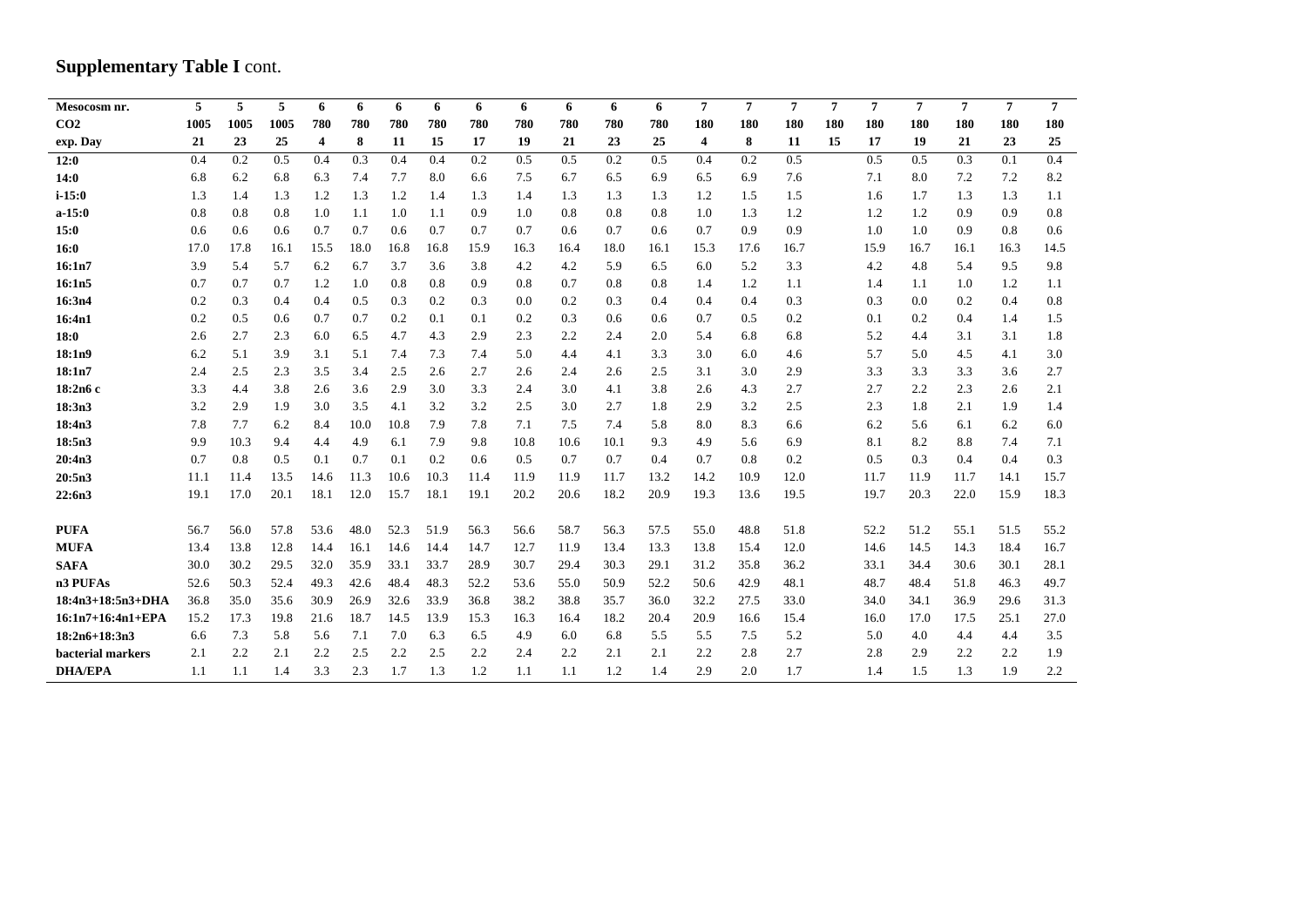# **Supplementary Table I cont.**

| Mesocosm nr.      | 8                       | 8    | 8    | 8    | 8    | 8   | 8    | 8    | 8    | 9    | 9    | 9    | 9    | $\boldsymbol{9}$ | 9    | $\boldsymbol{9}$ | $\boldsymbol{9}$ | 9    |
|-------------------|-------------------------|------|------|------|------|-----|------|------|------|------|------|------|------|------------------|------|------------------|------------------|------|
| CO <sub>2</sub>   | 457                     | 457  | 457  | 457  | 457  | 457 | 457  | 457  | 457  | 1356 | 1356 | 1356 | 1356 | 1356             | 1356 | 1356             | 1356             | 1356 |
| exp. Day          | $\overline{\mathbf{4}}$ | 8    | 11   | 15   | 17   | 19  | 21   | 23   | 25   | 4    | 8    | 11   | 15   | 17               | 19   | 21               | 23               | 25   |
| 12:0              |                         | 0.3  | 0.6  | 0.7  | 0.3  |     | 0.5  | 0.3  | 0.5  | 0.6  | 0.2  | 0.4  | 0.5  | 0.3              | 0.5  | 0.5              | 0.3              | 0.7  |
| 14:0              |                         | 7.0  | 7.6  | 8.2  | 6.5  |     | 6.7  | 8.0  | 7.5  | 6.4  | 6.3  | 7.1  | 7.7  | 6.7              | 6.9  | 6.5              | 6.5              | 7.0  |
| $i - 15:0$        |                         | 1.4  | 1.5  | 1.8  | 1.5  |     | 1.5  | 1.4  | 1.2  | 1.2  | 1.5  | 1.3  | 1.4  | 1.3              | 1.3  | 1.2              | 1.4              | 1.5  |
| $a-15:0$          |                         | 1.2  | 1.2  | 1.3  | 1.1  |     | 1.0  | 1.0  | 0.7  | 1.2  | 1.3  | 1.0  | 1.2  | 0.9              | 0.8  | 0.8              | 0.8              | 0.9  |
| 15:0              |                         | 0.9  | 0.8  | 0.9  | 0.9  |     | 0.8  | 0.8  | 0.5  | 0.9  | 0.8  | 0.7  | 0.7  | 0.7              | 0.6  | 0.5              | 0.6              | 0.6  |
| 16:0              |                         | 18.8 | 17.0 | 17.3 | 17.1 |     | 17.3 | 18.9 | 15.8 | 18.6 | 17.8 | 17.3 | 17.7 | 16.9             | 16.3 | 16.0             | 16.9             | 14.8 |
| 16:1n7            |                         | 5.6  | 4.1  | 3.9  | 4.2  |     | 5.5  | 7.4  | 7.9  | 8.2  | 5.3  | 4.6  | 3.2  | 3.3              | 3.2  | 4.1              | 5.2              | 5.8  |
| 16:1n5            |                         | 1.1  | 1.0  | 1.2  | 1.2  |     | 0.9  | 1.0  | 1.0  | 1.2  | 1.2  | 0.9  | 1.0  | 1.0              | 0.9  | 0.8              | 0.9              | 0.9  |
| 16:3n4            |                         | 0.5  | 0.3  | 0.2  | 0.3  |     | 0.2  | 0.4  | 0.5  | 0.6  | 0.5  | 0.4  | 0.0  | 0.3              | 0.0  | 0.2              | 0.3              | 0.5  |
| 16:4n1            |                         | 0.5  | 0.3  | 0.0  | 0.2  |     | 0.3  | 0.7  | 0.8  | 0.8  | 0.4  | 0.4  | 0.0  | 0.1              | 0.2  | 0.2              | 0.4              | 0.5  |
| 18:0              |                         | 7.8  | 6.9  | 5.8  | 5.7  |     | 4.0  | 3.1  | 1.7  | 7.7  | 8.5  | 6.3  | 5.1  | 3.5              | 2.7  | 2.5              | 3.2              | 2.2  |
| 18:1n9            |                         | 5.6  | 5.0  | 4.9  | 5.3  |     | 4.2  | 3.9  | 3.4  | 4.4  | 6.2  | 6.4  | 6.6  | 6.0              | 4.4  | 3.7              | 3.3              | 2.9  |
| 18:1n7            |                         | 3.1  | 2.9  | 2.9  | 3.1  |     | 3.2  | 3.0  | 2.5  | 4.1  | 3.9  | 3.3  | 2.7  | 2.7              | 2.5  | 2.6              | 2.8              | 2.7  |
| 18:2n6 c          |                         | 4.1  | 2.9  | 2.7  | 2.8  |     | 2.7  | 3.0  | 3.2  | 2.8  | 4.3  | 2.7  | 3.3  | 3.5              | 2.8  | 3.2              | 3.2              | 2.7  |
| 18:3n3            |                         | 3.6  | 3.1  | 2.5  | 2.7  |     | 2.5  | 2.1  | 1.8  | 2.8  | 3.4  | 3.4  | 3.5  | 3.7              | 2.9  | 3.4              | 3.2              | 2.1  |
| 18:4n3            |                         | 8.9  | 7.6  | 6.5  | 6.8  |     | 6.6  | 6.6  | 6.6  | 7.7  | 9.8  | 9.2  | 8.2  | 9.1              | 8.5  | 8.3              | 8.0              | 7.4  |
| 18:5n3            |                         | 5.2  | 6.5  | 8.7  | 9.6  |     | 9.8  | 9.9  | 11.1 | 3.8  | 5.4  | 6.4  | 10.0 | 12.8             | 13.6 | 12.7             | 12.5             | 11.2 |
| 20:4n3            |                         | 0.7  | 0.2  | 1.0  | 0.5  |     | 0.5  | 0.4  | 0.3  | 0.1  | 0.8  | 0.2  | 0.3  | 0.5              | 0.4  | 0.5              | 0.5              | 0.1  |
| 20:5n3            |                         | 10.2 | 11.8 | 10.0 | 10.7 |     | 10.4 | 10.0 | 11.6 | 13.5 | 9.7  | 11.3 | 8.8  | 8.7              | 10.5 | 10.4             | 10.2             | 12.2 |
| 22:6n3            |                         | 11.9 | 16.4 | 17.7 | 18.5 |     | 19.7 | 16.7 | 19.3 | 10.6 | 11.1 | 14.1 | 16.2 | 16.9             | 19.6 | 20.1             | 18.7             | 21.1 |
|                   |                         |      |      |      |      |     |      |      |      |      |      |      |      |                  |      |                  |                  |      |
| <b>PUFA</b>       |                         | 46.4 | 50.0 | 49.9 | 52.6 |     | 53.4 | 50.7 | 56.6 | 44.2 | 46.2 | 49.3 | 50.8 | 56.2             | 59.1 | 59.9             | 57.6             | 58.9 |
| <b>MUFA</b>       |                         | 15.5 | 13.4 | 13.1 | 13.7 |     | 14.1 | 15.3 | 14.9 | 18.2 | 16.7 | 15.5 | 13.8 | 13.0             | 11.2 | 11.4             | 12.2             | 12.4 |
| <b>SAFA</b>       |                         | 38.1 | 36.6 | 37.0 | 33.6 |     | 32.5 | 34.0 | 28.6 | 37.6 | 37.2 | 35.2 | 35.4 | 30.8             | 29.7 | 28.7             | 30.2             | 28.7 |
| n3 PUFAs          |                         | 40.8 | 46.0 | 46.7 | 48.9 |     | 49.9 | 46.1 | 51.4 | 39.3 | 40.3 | 45.3 | 47.3 | 51.9             | 55.9 | 56.0             | 53.4             | 54.9 |
| 18:4n3+18:5n3+DHA |                         | 26.0 | 30.5 | 32.9 | 34.9 |     | 36.1 | 33.3 | 37.0 | 22.1 | 26.2 | 29.7 | 34.4 | 38.8             | 41.6 | 41.1             | 39.2             | 39.7 |
| 16:1n7+16:4n1+EPA |                         | 16.3 | 16.2 | 13.9 | 15.1 |     | 16.2 | 18.1 | 20.2 | 22.6 | 15.4 | 16.3 | 12.0 | 12.0             | 13.8 | 14.7             | 15.8             | 18.5 |
| $18:2n6+18:3n3$   |                         | 7.6  | 6.0  | 5.2  | 5.5  |     | 5.2  | 5.1  | 5.0  | 5.6  | 7.7  | 6.2  | 6.8  | 7.2              | 5.8  | 6.5              | 6.3              | 4.7  |
| bacterial markers |                         | 2.7  | 2.8  | 3.1  | 2.6  |     | 2.4  | 2.4  | 1.8  | 2.3  | 2.9  | 2.3  | 2.6  | 2.2              | 2.1  | 2.0              | 2.3              | 2.4  |
| <b>DHA/EPA</b>    |                         | 2.0  | 1.8  | 1.2  | 1.1  |     | 1.1  | 1.0  | 1.0  | 3.5  | 1.8  | 1.8  | 0.9  | 0.7              | 0.8  | 0.8              | 0.8              | 1.1  |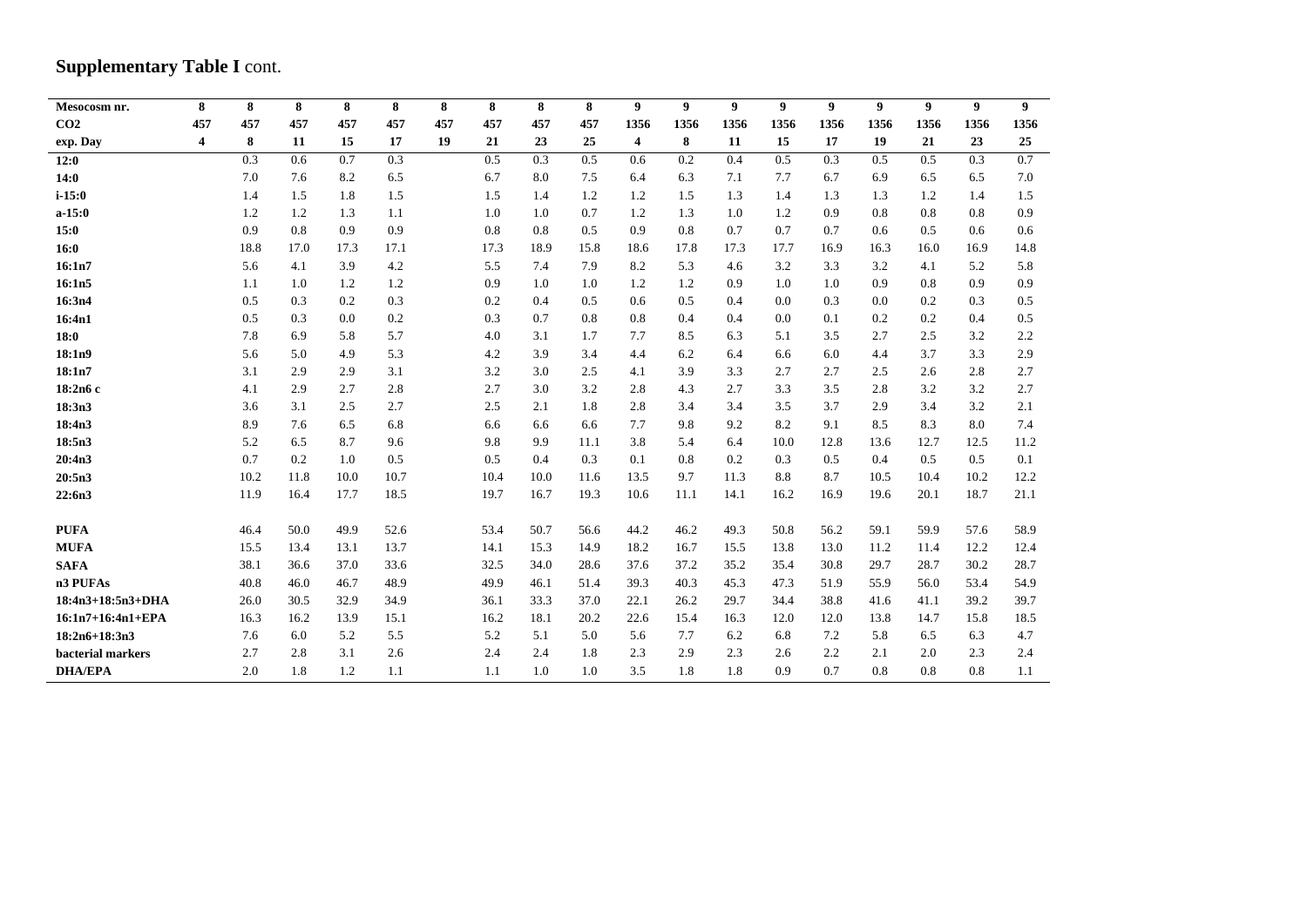**Supplementary Table II**: Fatty acid content (µg FA per mg C) in all mesocosms at each sampling day. Only fatty acids accounting >1% in at least one sample are shown. Missing values are samples lost during analyses.

| Mesocosm nr.             | 1     | 1     | 1     | 1     | 1     | 1     | 1     | 1    | 1     | $\overline{2}$ | $\overline{2}$ | $\overline{2}$ | $\overline{2}$ | $\overline{2}$ | $\overline{2}$ | $\mathbf{2}$ | $\overline{2}$ | $\overline{2}$ | 3                       | $\mathbf{3}$ | 3 <sup>1</sup> |
|--------------------------|-------|-------|-------|-------|-------|-------|-------|------|-------|----------------|----------------|----------------|----------------|----------------|----------------|--------------|----------------|----------------|-------------------------|--------------|----------------|
| CO <sub>2</sub>          | 658   | 658   | 658   | 658   | 658   | 658   | 658   | 658  | 658   | 256            | 256            | 256            | 256            | 256            | 256            | 256          | 256            | 256            | 180                     | 180          | 180            |
| exp. Day                 | 4     | 8     | 11    | 15    | 17    | 19    | 21    | 23   | 25    | $\overline{4}$ | 8              | 11             | 15             | 17             | 19             | 21           | 23             | 25             | $\overline{\mathbf{4}}$ | 8            | 11             |
| 12:0                     | 0.7   | 0.3   | 0.6   | 0.6   | 0.2   | 0.8   | 0.6   | 0.2  | 0.9   | 0.7            | 0.1            | 0.8            | 0.7            | 0.2            | 0.6            |              | 0.2            | 0.5            | 0.9                     | 0.7          | 0.6            |
| 14:0                     | 7.8   | 9.1   | 9.8   | 8.1   | 6.3   | 8.0   | 7.5   | 4.9  | 12.6  | 9.6            | 4.5            | 9.3            | 8.7            | 4.9            | 7.5            |              | 8.1            | 15.0           | 10.3                    | 14.3         | 8.6            |
| $i - 15:0$               | 1.2   | 2.0   | 1.6   | 1.7   | 1.5   | 1.9   | 1.9   | 1.2  | 2.3   | 1.8            | 1.0            | 1.7            | 1.9            | 1.2            | 1.7            |              | 1.5            | 2.0            | 1.7                     | 2.4          | 1.4            |
| $a-15:0$                 | 1.0   | 1.7   | 1.4   | 1.7   | 1.1   | 1.5   | 1.1   | 0.7  | 1.4   | 1.6            | 0.9            | 1.4            | 1.4            | 0.9            | 1.2            |              | 0.9            | 1.1            | 6.8                     | 2.0          | 1.1            |
| 15:0                     | 0.8   | 1.0   | 0.9   | 0.9   | 0.8   | 1.0   | 0.9   | 0.7  | 1.4   | 1.1            | 0.5            | 0.9            | 1.0            | 0.7            | 0.9            |              | 0.8            | 1.0            | 1.4                     | 1.2          | 0.7            |
| 16:0                     | 20.9  | 20.9  | 23.1  | 17.1  | 16.9  | 19.0  | 18.5  | 11.9 | 26.5  | 25.7           | 11.9           | 19.1           | 18.6           | 12.7           | 15.9           |              | 16.2           | 21.6           | 27.3                    | 29.4         | 18.3           |
| 16:1n7                   | 12.0  | 5.7   | 6.2   | 4.3   | 4.6   | 5.7   | 5.9   | 5.3  | 12.2  | 10.1           | 3.6            | 4.4            | 5.0            | 3.5            | 4.5            |              | 10.4           | 15.4           | 14.1                    | 8.7          | 4.3            |
| 16:1n5                   | 1.3   | 1.2   | 1.1   | 1.0   | 1.0   | 1.0   | 1.0   | 0.8  | 1.8   | 1.8            | 0.7            | 1.1            | 1.4            | 1.0            | 1.1            |              | 1.2            | 1.6            | 1.7                     | 1.5          | 0.8            |
| 16:3n4                   | 0.7   | 0.6   | 0.4   | 0.2   | 0.4   | 0.4   | 0.2   | 0.3  | 0.9   | 0.7            | 0.3            | 0.0            | 0.0            | 0.3            | 0.0            |              | 0.5            | 1.4            | 0.9                     | 0.7          | 0.3            |
| 16:4n1                   | 1.5   | 0.6   | 0.5   | 0.0   | 0.1   | 0.3   | 0.3   | 0.6  | 1.5   | 1.3            | 0.4            | 0.3            | 0.0            | 0.1            | 0.3            |              | 1.5            | 2.5            | 1.3                     | 0.7          | 0.3            |
| 18:0                     | 8.3   | 6.5   | 7.5   | 3.8   | 4.0   | 3.6   | 4.2   | 2.5  | 4.5   | 14.6           | 4.0            | 6.0            | 4.4            | 2.9            | 3.2            |              | 2.7            | 3.0            | 16.6                    | 9.3          | 4.7            |
| 18:1n9                   | 5.6   | 7.2   | 9.4   | 7.0   | 6.7   | 5.9   | 5.3   | 3.2  | 5.9   | 5.0            | 3.9            | 5.5            | 5.3            | 4.0            | 4.0            |              | 3.6            | 4.1            | 5.9                     | 9.4          | 5.2            |
| 18:1n7                   | 5.7   | 3.6   | 4.0   | 3.1   | 3.1   | 3.2   | 3.2   | 2.1  | 4.1   | 5.3            | 2.2            | 3.4            | 3.8            | 2.8            | 2.9            |              | 3.3            | 4.2            | 5.3                     | 4.8          | 2.9            |
| 18:2n6 c                 | 2.5   | 5.2   | 4.2   | 3.4   | 3.2   | 2.8   | 3.2   | 2.1  | 4.1   | 3.1            | 2.8            | 3.2            | 2.9            | 2.1            | 2.1            |              | 2.6            | 2.9            | 3.4                     | 6.3          | 2.8            |
| 18:3n3                   | 2.8   | 4.2   | 4.7   | 3.1   | 3.0   | 2.7   | 2.8   | 1.4  | 2.1   | 4.0            | 2.4            | 3.1            | 3.0            | 2.2            | 2.1            |              | 1.6            | 1.6            | 3.9                     | 9.4          | 3.7            |
| 18:4n3                   | 8.8   | 11.7  | 13.4  | 7.8   | 7.3   | 7.2   | 6.9   | 3.7  | 8.1   | 13.3           | 6.8            | 9.3            | 8.4            | 6.0            | 6.4            |              | 5.4            | 7.3            | 13.6                    | 19.7         | 11.3           |
| 18:5n3                   | 4.8   | 7.0   | 8.8   | 9.2   | 9.3   | 9.9   | 8.7   | 4.3  | 11.4  | 7.3            | 3.9            | 7.9            | 10.2           | 7.5            | 8.8            |              | 5.3            | 7.2            | 7.0                     | 9.3          | 6.6            |
| 20:3n3                   | 0.4   | 0.1   | 0.6   | 0.3   | 0.1   | 0.2   | 0.2   | 0.2  | 0.3   | 0.4            | 0.1            | 0.5            | 0.3            | 0.1            | 0.2            |              | 0.2            | 0.5            | 0.5                     | 0.2          | 0.4            |
| 20:5n3                   | 21.8  | 11.3  | 16.9  | 11.5  | 12.6  | 15.0  | 14.1  | 9.5  | 23.2  | 22.7           | 7.5            | 13.5           | 13.0           | 9.3            | 11.8           |              | 14.7           | 25.1           | 24.4                    | 17.2         | 12.4           |
| 22:6n3                   | 19.4  | 14.2  | 22.5  | 19.1  | 18.6  | 21.2  | 21.3  | 11.3 | 31.7  | 26.4           | 8.8            | 19.3           | 21.5           | 14.6           | 17.4           |              | 14.5           | 24.1           | 26.4                    | 20.9         | 18.2           |
|                          |       |       |       |       |       |       |       |      |       |                |                |                |                |                |                |              |                |                |                         |              |                |
| <b>Total fatty acids</b> | 131.1 | 121.5 | 140.6 | 106.2 | 105.8 | 114.7 | 110.7 | 70.9 | 161.0 | 160.5          | 70.4           | 114.0          | 114.3          | 80.4           | 93.9           |              | 101.0          | 145.7          | 177.3                   | 178.7        | 107.0          |
| <b>PUFA</b>              | 64.5  | 57.4  | 73.5  | 55.4  | 56.0  | 61.7  | 59.4  | 34.3 | 85.6  | 81.1           | 34.3           | 59.3           | 60.4           | 43.0           | 49.7           |              | 47.4           | 75.1           | 83.8                    | 86.8         | 57.4           |
| <b>MUFA</b>              | 25.0  | 17.8  | 21.0  | 15.7  | 15.5  | 16.0  | 15.5  | 11.3 | 24.4  | 22.7           | 10.4           | 14.7           | 15.9           | 11.3           | 12.7           |              | 18.4           | 25.5           | 27.5                    | 24.3         | 13.3           |
| <b>SAFA</b>              | 41.6  | 42.3  | 46.1  | 35.1  | 31.4  | 36.9  | 35.7  | 22.4 | 51.0  | 56.7           | 23.3           | 40.0           | 38.1           | 23.9           | 31.6           |              | 31.0           | 45.1           | 66.0                    | 60.2         | 36.2           |
| n3 PUFAs                 | 58.7  | 50.0  | 67.6  | 51.4  | 51.8  | 57.8  | 55.3  | 30.9 | 78.2  | 75.1           | 30.4           | 55.2           | 57.1           | 40.2           | 47.0           |              | 42.1           | 67.0           | 77.1                    | 78.2         | 53.6           |
| 18:4n3+18:5n3+DH         | 33.0  | 33.0  | 44.7  | 36.1  | 35.3  | 38.3  | 36.9  | 19.4 | 51.1  | 47.0           | 19.5           | 36.4           | 40.1           | 28.1           | 32.5           |              | 25.2           | 38.5           | 46.9                    | 49.9         | 36.1           |
| A<br>16:1n7+16:4n1+EPA   | 35.3  | 17.6  | 23.6  | 15.8  | 17.3  | 21.1  | 20.3  | 15.4 | 36.9  | 34.0           | 11.5           | 18.2           | 18.0           | 13.0           | 16.6           |              | 26.6           | 43.0           | 39.9                    | 26.6         | 17.0           |
| $18:2n6+18:3n3$          | 5.3   | 9.5   | 8.8   | 6.5   | 6.2   | 5.4   | 6.1   | 3.5  | 6.2   | 7.1            | 5.2            | 6.3            | 5.9            | 4.2            | 4.2            |              | 4.2            | 4.5            | 7.3                     | 15.6         | 6.5            |
| <b>DHA/EPA</b>           | 0.9   | 1.3   | 1.3   | 1.7   | 1.5   | 1.4   | 1.5   | 1.2  | 1.4   | 1.2            | 1.2            | 1.4            | 1.7            | 1.6            | 1.5            |              | 1.0            | 1.0            | 1.1                     | 1.2          | 1.5            |
|                          |       |       |       |       |       |       |       |      |       |                |                |                |                |                |                |              |                |                |                         |              |                |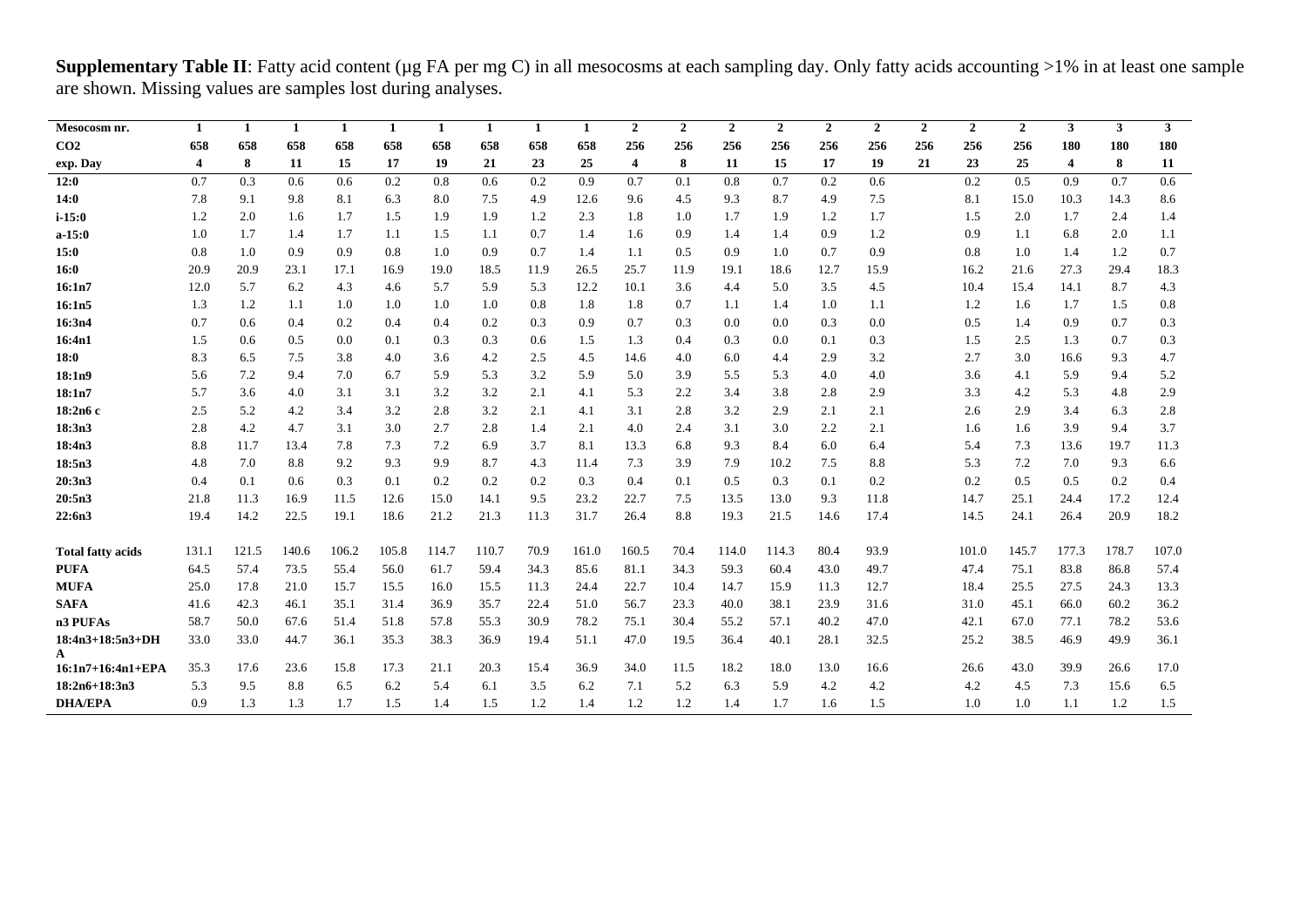# **Supplementary Table II cont.**

| Mesocosm nr.             | $\mathbf{3}$ | $\mathbf{3}$ | $\mathbf{3}$ | $\mathbf{3}$ | 3 <sup>1</sup> | $\mathbf{3}$ | $\overline{4}$          | $\overline{\mathbf{4}}$ | $\overline{4}$ | $\overline{\mathbf{4}}$ | $\overline{4}$ | $\overline{4}$ | $\overline{4}$ | $\overline{4}$ | $\overline{\mathbf{4}}$ | 5                       | 5     | 5     | 5     | 5     | 5 <sup>1</sup> |
|--------------------------|--------------|--------------|--------------|--------------|----------------|--------------|-------------------------|-------------------------|----------------|-------------------------|----------------|----------------|----------------|----------------|-------------------------|-------------------------|-------|-------|-------|-------|----------------|
| CO <sub>2</sub>          | 180          | <b>180</b>   | 180          | 180          | 180            | 180          | 354                     | 354                     | 354            | 354                     | 354            | 354            | 354            | 354            | 354                     | 1005                    | 1005  | 1005  | 1005  | 1005  | 1005           |
| exp. Day                 | 15           | 17           | 19           | 21           | 23             | 25           | $\overline{\mathbf{4}}$ | 8                       | 11             | 15                      | 17             | 19             | 21             | 23             | 25                      | $\overline{\mathbf{4}}$ | 8     | 11    | 15    | 17    | 19             |
| 12:0                     | 0.7          | 0.3          | 1.4          |              | 0.1            | 0.5          | 1.5                     | 0.2                     | 0.6            | 0.5                     | 0.4            | 0.4            | 0.4            | 0.2            | 0.4                     | 1.2                     | 0.2   | 0.5   | 0.5   | 0.2   | 0.5            |
| 14:0                     | 10.3         | 7.2          | 6.1          |              | 6.0            | 8.5          | 16.8                    | 7.5                     | 7.4            | 7.8                     | 7.8            | 6.8            | 8.1            | 11.4           | 11.3                    | 16.7                    | 8.9   | 12.2  | 11.1  | 7.8   | 9.1            |
| $i - 15:0$               | 1.9          | 1.6          | 1.3          |              | 1.3            | 1.6          | 2.7                     | 1.6                     | 1.4            | 1.5                     | 1.8            | 1.5            | 1.9            | 2.1            | 1.7                     | 3.1                     | 1.6   | 1.6   | 1.6   | 1.3   | 1.5            |
| $a-15:0$                 | 1.6          | 1.2          | 0.9          |              | 0.9            | 1.0          | 2.5                     | 1.4                     | 1.1            | 1.3                     | 1.2            | 1.0            | 1.1            | 1.4            | 1.0                     | 2.4                     | 1.3   | 1.2   | 1.3   | 1.0   | 1.0            |
| 15:0                     | 1.0          | 0.9          | 0.7          |              | 0.7            | 0.7          | 2.1                     | 0.8                     | 0.7            | 0.9                     | 1.1            | 0.8            | 1.0            | 1.3            | 1.0                     | 1.6                     | 0.8   | 0.8   | 0.8   | 0.7   | 0.7            |
| 16:0                     | 21.1         | 17.7         | 13.3         |              | 18.0           | 17.9         | 40.8                    | 18.1                    | 16.7           | 16.2                    | 18.5           | 14.4           | 18.5           | 26.5           | 20.5                    | 37.2                    | 23.6  | 28.5  | 24.1  | 20.3  | 20.9           |
| 16:1n7                   | 5.6          | 4.7          | 3.4          |              | 7.1            | 9.1          | 19.2                    | 5.4                     | 4.3            | 4.0                     | 5.0            | 4.8            | 7.3            | 16.6           | 14.9                    | 19.1                    | 7.3   | 5.3   | 5.6   | 4.0   | 4.5            |
| 16:1n5                   | 1.2          | 1.2          | 0.7          |              | 1.0            | 1.2          | 2.7                     | 1.0                     | 0.9            | 1.0                     | 1.3            | 0.8            | 1.2            | 1.7            | 1.6                     | 3.1                     | 1.3   | 1.1   | 1.1   | 1.0   | 0.9            |
| 16:3n4                   | 0.3          | 0.4          | 0.0          |              | 0.4            | 0.4          | 1.5                     | 0.4                     | 0.3            | 0.0                     | 0.4            | 0.3            | 0.4            | 0.8            | 1.5                     | 1.2                     | 0.5   | 0.4   | 0.4   | 0.4   | 0.3            |
| 16:4n1                   | 0.1          | 0.2          | 0.2          |              | 0.9            | 1.2          | 2.3                     | 0.5                     | 0.3            | 0.0                     | 0.1            | 0.3            | 0.7            | 2.6            | 2.8                     | 2.3                     | 0.6   | 0.3   | 0.2   | 0.1   | 0.2            |
| 18:0                     | 5.4          | 4.4          | 2.4          |              | 2.8            | 2.2          | 11.4                    | 6.2                     | 7.0            | 4.4                     | 5.5            | 2.8            | 4.3            | 5.6            | 3.0                     | 8.2                     | 6.7   | 7.2   | 4.1   | 3.8   | 2.6            |
| 18:1n9                   | 6.5          | 5.9          | 3.7          |              | 4.3            | 4.0          | 10.2                    | 5.6                     | 5.3            | 5.2                     | 6.0            | 3.8            | 5.3            | 5.9            | 4.2                     | 7.5                     | 6.6   | 16.6  | 15.6  | 12.1  | 9.1            |
| 18:1n7                   | 4.2          | 3.9          | 2.5          |              | 3.4            | 3.2          | 9.3                     | 3.1                     | 2.9            | 3.0                     | 3.7            | 2.8            | 3.8            | 4.8            | 4.1                     | 9.5                     | 4.0   | 3.5   | 3.6   | 3.0   | 3.0            |
| 18:2n6 c                 | 3.7          | 2.9          | 1.7          |              | 4.0            | 4.0          | 5.8                     | 3.9                     | 3.1            | 2.9                     | 3.1            | 1.9            | 3.0            | 4.3            | 3.4                     | 6.6                     | 4.4   | 3.9   | 3.9   | 3.7   | 3.3            |
| 18:3n3                   | 3.5          | 3.2          | 1.9          |              | 2.6            | 1.9          | 6.0                     | 3.2                     | 2.8            | 2.4                     | 2.8            | 1.7            | 2.6            | 2.3            | 1.5                     | 7.9                     | 5.7   | 7.0   | 5.4   | 4.6   | 3.6            |
| 18:4n3                   | 10.4         | 8.6          | 5.3          |              | 6.4            | 5.8          | 17.8                    | 8.8                     | 8.3            | 6.6                     | 7.3            | 5.1            | 6.9            | 7.6            | 6.4                     | 22.0                    | 15.1  | 17.8  | 12.9  | 10.8  | 9.5            |
| 18:5n3                   | 9.6          | 9.9          | 7.5          |              | 7.8            | 3.3          | 10.1                    | 5.4                     | 7.1            | 8.8                     | 10.2           | 7.4            | 8.6            | 6.6            | 5.6                     | 11.4                    | 6.9   | 8.1   | 9.3   | 10.9  | 11.9           |
| 20:3n3                   | 0.3          | 0.1          | 0.0          |              | 0.1            | 0.0          | 0.6                     | 0.1                     | 0.4            | 0.3                     | 0.1            | 0.2            | 0.2            | 0.4            | 0.5                     | 0.7                     | 0.1   | 0.4   | 0.3   | 0.1   | 0.2            |
| 20:5n3                   | 14.6         | 13.2         | 8.6          |              | 13.0           | 13.5         | 36.5                    | 9.9                     | 12.3           | 10.5                    | 13.0           | 11.3           | 16.1           | 25.5           | 25.7                    | 40.3                    | 12.8  | 13.2  | 12.2  | 10.8  | 12.9           |
| 22:6n3                   | 24.2         | 21.4         | 13.1         |              | 16.1           | 13.3         | 38.9                    | 11.5                    | 17.6           | 19.0                    | 21.9           | 17.3           | 21.2           | 21.8           | 22.3                    | 44.1                    | 15.0  | 20.4  | 22.3  | 19.8  | 22.6           |
|                          |              |              |              |              |                |              |                         |                         |                |                         |                |                |                |                |                         |                         |       |       |       |       |                |
| <b>Total fatty acids</b> | 128.7        | 113.7        | 76.0         |              | 101.7          | 96.5         | 245.7                   | 100.9                   | 103.1          | 97.7                    | 116.7          | 87.7           | 116.0          | 160.3          | 137.6                   | 251.3                   | 130.6 | 152.9 | 138.9 | 120.7 | 121.3          |
| <b>PUFA</b>              | 67.7         | 61.0         | 38.7         |              | 52.2           | 44.6         | 123.3                   | 45.7                    | 53.6           | 51.1                    | 60.4           | 46.8           | 61.9           | 74.3           | 72.5                    | 139.1                   | 63.2  | 73.2  | 68.2  | 62.4  | 66.2           |
| <b>MUFA</b>              | 17.6         | 15.8         | 10.4         |              | 15.9           | 19.3         | 42.2                    | 15.0                    | 13.7           | 13.2                    | 15.9           | 12.3           | 17.7           | 28.9           | 24.9                    | 40.0                    | 19.2  | 26.8  | 26.2  | 20.1  | 17.5           |
| <b>SAFA</b>              | 43.4         | 33.9         | 26.9         |              | 30.3           | 32.6         | 80.3                    | 36.4                    | 35.8           | 33.4                    | 37.0           | 28.5           | 36.4           | 49.3           | 40.1                    | 72.2                    | 43.7  | 52.9  | 44.6  | 35.6  | 37.5           |
| n3 PUFAs                 | 63.1         | 57.1         | 36.7         |              | 46.4           | 38.6         | 112.2                   | 40.2                    | 49.2           | 48.0                    | 56.3           | 43.9           | 57.1           | 65.3           | 63.5                    | 127.4                   | 56.9  | 68.1  | 63.3  | 57.7  | 62.0           |
| $18:4n3+18:5n3+DHA$      | 44.1         | 39.9         | 25.9         |              | 30.2           | 22.4         | 66.7                    | 25.7                    | 33.0           | 34.5                    | 39.4           | 29.8           | 36.7           | 36.0           | 34.4                    | 77.5                    | 37.0  | 46.2  | 44.5  | 41.5  | 44.0           |
| $16:1n7+16:4n1+EPA$      | 20.3         | 18.1         | 12.2         |              | 21.0           | 23.8         | 57.9                    | 15.8                    | 17.0           | 14.4                    | 18.1           | 16.5           | 24.1           | 44.7           | 43.4                    | 61.7                    | 20.8  | 18.8  | 18.0  | 14.9  | 17.6           |
| $18:2n6+18:3n3$          | 7.2          | 6.0          | 3.6          |              | 6.6            | 5.9          | 11.8                    | 7.1                     | 5.9            | 5.3                     | 5.9            | 3.6            | 5.6            | 6.6            | 4.9                     | 14.4                    | 10.1  | 10.9  | 9.2   | 8.3   | 6.9            |
| <b>DHA/EPA</b>           | 1.7          | 1.6          | 1.5          |              | 1.2            | 1.0          | 1.1                     | 1.2                     | 1.4            | 1.8                     | 1.7            | 1.5            | 1.3            | 0.9            | 0.9                     | 1.1                     | 1.2   | 1.5   | 1.8   | 1.8   | 1.8            |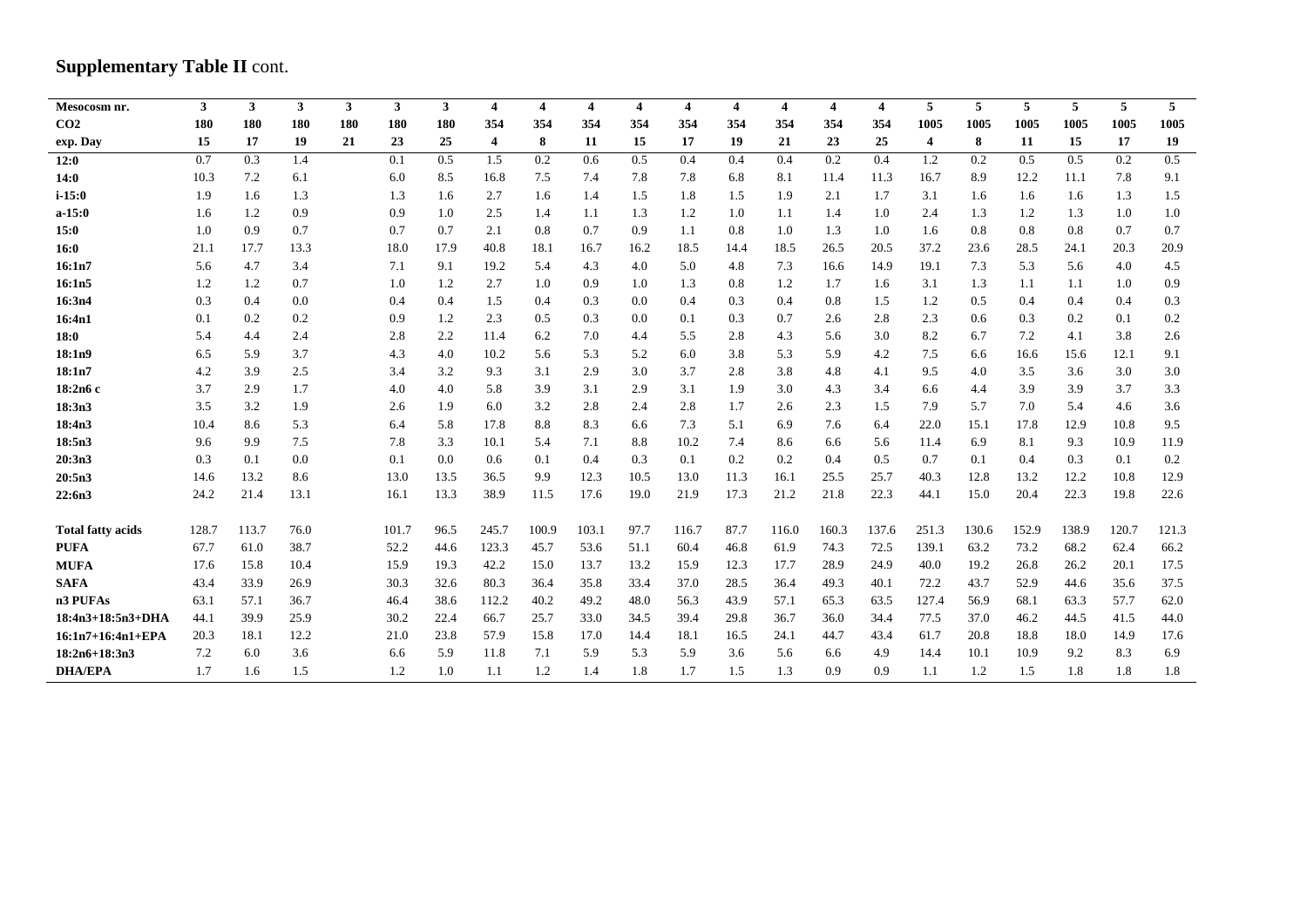# **Supplementary Table II cont.**

| Mesocosm nr.             | 5     | 5     | 5     | 6     | 6     | 6     | 6    | 6     | 6     | 6     | 6     | 6     | $\overline{7}$ | $\overline{7}$ | $\overline{7}$ | $\overline{7}$ | $\overline{7}$ | $\overline{7}$ | $\overline{7}$ | $\overline{7}$ | $7^{\circ}$ |
|--------------------------|-------|-------|-------|-------|-------|-------|------|-------|-------|-------|-------|-------|----------------|----------------|----------------|----------------|----------------|----------------|----------------|----------------|-------------|
| CO <sub>2</sub>          | 1005  | 1005  | 1005  | 780   | 780   | 780   | 780  | 780   | 780   | 780   | 780   | 780   | 180            | 180            | 180            | 180            | 180            | 180            | 180            | 180            | 180         |
| exp. Day                 | 21    | 23    | 25    | 4     | 8     | 11    | 15   | 17    | 19    | 21    | 23    | 25    | 4              | 8              | 11             | 15             | 17             | 19             | 21             | 23             | 25          |
| 12:0                     | 0.4   | 0.2   | 0.9   | 1.0   | 0.5   | 0.6   | 0.4  | 0.3   | 0.5   | 0.6   | 0.3   | 0.7   | 0.6            | 0.2            | 0.5            |                | 0.4            | 0.5            | 0.4            | 0.1            | 0.5         |
| 14:0                     | 7.8   | 6.6   | 11.3  | 16.1  | 10.1  | 11.5  | 7.5  | 7.3   | 7.7   | 8.3   | 8.1   | 9.5   | 9.7            | 7.5            | 8.1            |                | 6.3            | 7.3            | 8.6            | 6.5            | 11.8        |
| $i - 15:0$               | 1.5   | 1.4   | 2.2   | 3.0   | 1.8   | 1.8   | 1.3  | 1.4   | 1.4   | 1.6   | 1.6   | 1.8   | 1.7            | 1.6            | 1.6            |                | 1.4            | 1.6            | 1.6            | 1.1            | 1.6         |
| $a-15:0$                 | 0.9   | 0.8   | 1.3   | 2.6   | 1.5   | 1.5   | 1.0  | 1.0   | 1.0   | 1.0   | 1.0   | 1.1   | 1.5            | 1.4            | 1.3            |                | 1.0            | 1.1            | 1.0            | 0.8            | 1.1         |
| 15:0                     | 0.7   | 0.6   | 1.1   | 1.7   | 0.9   | 0.9   | 0.6  | 0.8   | 0.7   | 0.8   | 0.8   | 0.9   | 1.1            | 0.9            | 1.0            |                | 0.9            | 1.0            | 1.0            | 0.7            | 0.9         |
| 16:0                     | 19.6  | 18.8  | 26.5  | 39.5  | 24.4  | 25.2  | 15.9 | 17.8  | 16.6  | 20.2  | 22.5  | 22.1  | 22.9           | 19.0           | 17.8           |                | 14.0           | 15.3           | 19.3           | 14.8           | 20.8        |
| 16:1n7                   | 4.5   | 5.7   | 9.3   | 15.9  | 9.1   | 5.5   | 3.4  | 4.3   | 4.3   | 5.2   | 7.5   | 9.0   | 8.9            | 5.6            | 3.5            |                | 3.7            | 4.4            | 6.4            | 8.6            | 14.0        |
| 16:1n5                   | 0.9   | 0.8   | 1.2   | 3.2   | 1.3   | 1.2   | 0.8  | 1.0   | 0.8   | 0.9   | 1.0   | 1.1   | 2.0            | 1.3            | 1.2            |                | 1.2            | 1.0            | 1.1            | 1.1            | 1.6         |
| 16:3n4                   | 0.2   | 0.4   | 0.7   | 1.1   | 0.6   | 0.4   | 0.2  | 0.4   | 0.0   | 0.2   | 0.4   | 0.6   | 0.6            | 0.4            | 0.3            |                | 0.3            | 0.0            | 0.2            | 0.4            | 1.1         |
| 16:4n1                   | 0.3   | 0.5   | 1.0   | 1.9   | 1.0   | 0.3   | 0.1  | 0.1   | 0.2   | 0.3   | 0.7   | 0.8   | 1.1            | 0.5            | 0.2            |                | 0.1            | 0.2            | 0.5            | 1.3            | 2.2         |
| 18:0                     | 3.0   | 2.8   | 3.7   | 15.2  | 8.8   | 7.1   | 4.1  | 3.2   | 2.3   | 2.7   | 3.0   | 2.7   | 8.0            | 7.4            | 7.3            |                | 4.6            | 4.0            | 3.7            | 2.8            | 2.6         |
| 18:1n9                   | 7.1   | 5.4   | 6.5   | 7.8   | 6.9   | 11.2  | 6.9  | 8.2   | 5.1   | 5.5   | 5.1   | 4.6   | 4.5            | 6.5            | 4.9            |                | 5.0            | 4.6            | 5.4            | 3.7            | 4.3         |
| 18:1n7                   | 2.8   | 2.7   | 3.8   | 9.0   | 4.6   | 3.8   | 2.4  | 3.0   | 2.6   | 3.0   | 3.2   | 3.4   | 4.7            | 3.3            | 3.0            |                | 2.9            | 3.0            | 4.0            | 3.2            | 3.9         |
| 18:2n6 c                 | 3.9   | 4.6   | 6.3   | 6.5   | 4.8   | 4.4   | 2.9  | 3.7   | 2.5   | 3.7   | 5.1   | 5.1   | 3.9            | 4.6            | 2.9            |                | 2.4            | 2.0            | 2.8            | 2.3            | 3.1         |
| 18:3n3                   | 3.7   | 3.1   | 3.2   | 7.6   | 4.8   | 6.1   | 3.0  | 3.6   | 2.5   | 3.7   | 3.4   | 2.4   | 4.3            | 3.5            | 2.6            |                | 2.0            | 1.7            | 2.5            | 1.7            | 2.0         |
| 18:4n3                   | 9.0   | 8.1   | 10.2  | 21.4  | 13.6  | 16.3  | 7.4  | 8.8   | 7.3   | 9.3   | 9.3   | 8.0   | 12.0           | 9.0            | 7.1            |                | 5.5            | 5.2            | 7.3            | 5.6            | 8.6         |
| 18:5n3                   | 11.4  | 10.8  | 15.4  | 11.2  | 6.6   | 9.1   | 7.5  | 11.0  | 11.0  | 13.1  | 12.6  | 12.7  | 7.2            | 6.0            | 7.3            |                | 7.1            | 7.5            | 10.6           | 6.7            | 10.2        |
| 20:3n3                   | 0.2   | 0.1   | 0.3   | 0.7   | 0.2   | 0.5   | 0.2  | 0.1   | 0.2   | 0.2   | 0.1   | 0.3   | 0.4            | 0.1            | 0.4            |                | 0.1            | 0.2            | 0.2            | 0.2            | 0.6         |
| 20:5n3                   | 12.8  | 12.0  | 22.2  | 37.2  | 15.3  | 15.9  | 9.7  | 12.7  | 12.1  | 14.6  | 14.6  | 18.1  | 21.2           | 11.8           | 12.8           |                | 10.3           | 10.9           | 14.0           | 12.7           | 22.6        |
| 22:6n3                   | 22.0  | 18.0  | 32.9  | 45.9  | 16.2  | 23.6  | 17.1 | 21.3  | 20.5  | 25.4  | 22.8  | 28.6  | 28.8           | 14.8           | 20.8           |                | 17.3           | 18.6           | 26.4           | 14.4           | 26.3        |
|                          |       |       |       |       |       |       |      |       |       |       |       |       |                |                |                |                |                |                |                |                |             |
| <b>Total fatty acids</b> | 115.4 | 109.1 | 164.3 | 254.2 | 140.7 | 150.2 | 94.3 | 115.0 | 101.7 | 123.3 | 129.7 | 137.0 | 149.1          | 112.1          | 106.7          |                | 90.3           | 91.5           | 119.7          | 94.1           | 143.8       |
| <b>PUFA</b>              | 65.4  | 59.1  | 94.9  | 136.3 | 65.2  | 78.5  | 49.0 | 63.1  | 57.6  | 72.3  | 70.6  | 78.8  | 82.0           | 52.9           | 55.2           |                | 45.9           | 46.8           | 66.0           | 46.5           | 79.3        |
| <b>MUFA</b>              | 15.4  | 14.6  | 21.0  | 36.5  | 21.9  | 21.9  | 13.6 | 16.5  | 12.9  | 14.7  | 16.8  | 18.3  | 20.6           | 16.7           | 12.8           |                | 12.9           | 13.2           | 17.1           | 16.6           | 24.1        |
| <b>SAFA</b>              | 34.6  | 31.9  | 48.4  | 81.4  | 48.7  | 49.8  | 31.8 | 32.4  | 31.2  | 36.2  | 38.0  | 39.9  | 46.6           | 38.9           | 38.7           |                | 29.2           | 31.5           | 36.6           | 27.2           | 40.4        |
| n3 PUFAs                 | 60.7  | 53.1  | 86.1  | 125.3 | 57.9  | 72.7  | 45.5 | 58.4  | 54.5  | 67.8  | 63.8  | 71.5  | 75.5           | 46.5           | 51.3           |                | 42.8           | 44.2           | 62.0           | 41.8           | 71.5        |
| $18:4n3+18:5n3+DHA$      | 42.5  | 36.9  | 58.6  | 78.5  | 36.5  | 49.0  | 32.0 | 41.1  | 38.8  | 47.8  | 44.7  | 49.3  | 48.0           | 29.8           | 35.2           |                | 29.9           | 31.2           | 44.2           | 26.7           | 45.0        |
| $16:1n7+16:4n1+EPA$      | 17.6  | 18.3  | 32.5  | 54.9  | 25.4  | 21.8  | 13.1 | 17.1  | 16.6  | 20.2  | 22.8  | 27.9  | 31.1           | 18.0           | 16.5           |                | 14.0           | 15.5           | 20.9           | 22.6           | 38.8        |
| $18:2n6+18:3n3$          | 7.6   | 7.7   | 9.5   | 14.2  | 9.6   | 10.5  | 5.9  | 7.3   | 5.0   | 7.4   | 8.5   | 7.6   | 8.2            | 8.1            | 5.6            |                | 4.4            | 3.6            | 5.3            | 4.0            | 5.1         |
| <b>DHA/EPA</b>           | 1.7   | 1.5   | 1.5   | 1.2   | 1.1   | 1.5   | 1.8  | 1.7   | 1.7   | 1.7   | 1.6   | 1.6   | 1.4            | 1.3            | 1.6            |                | 1.7            | 1.7            | 1.9            | 1.1            | 1.2         |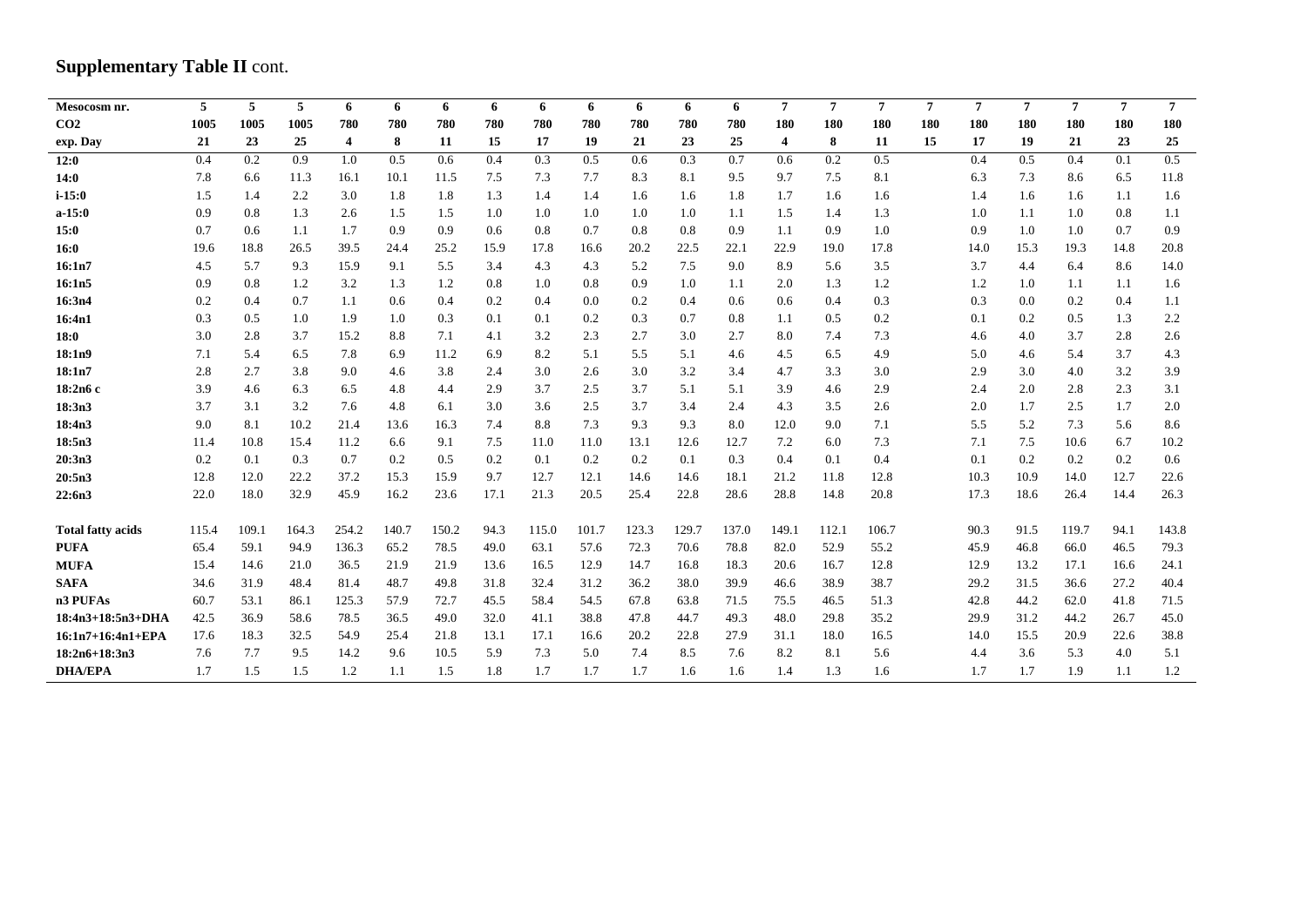# **Supplementary Table II cont.**

| Mesocosm nr.             | 8   | 8    | 8     | 8    | 8    | 8   | 8     | 8     | 8     | 9     | 9     | $\boldsymbol{9}$ | 9     | 9     | 9     | $\boldsymbol{9}$ | 9     | 9     |
|--------------------------|-----|------|-------|------|------|-----|-------|-------|-------|-------|-------|------------------|-------|-------|-------|------------------|-------|-------|
| CO <sub>2</sub>          | 457 | 457  | 457   | 457  | 457  | 457 | 457   | 457   | 457   | 1356  | 1356  | 1356             | 1356  | 1356  | 1356  | 1356             | 1356  | 1356  |
| exp. Day                 | 4   | 8    | 11    | 15   | 17   | 19  | 21    | 23    | 25    | 4     | 8     | 11               | 15    | 17    | 19    | 21               | 23    | 25    |
| 12:0                     |     | 0.3  | 0.8   | 0.6  | 0.2  |     | 0.5   | 0.4   | 0.7   | 1.1   | 0.2   | 0.5              | 0.6   | 0.4   | 0.5   | 0.6              | 0.3   | 1.0   |
| 14:0                     |     | 6.7  | 10.5  | 7.3  | 5.0  |     | 7.8   | 9.9   | 10.3  | 11.1  | 6.7   | 9.3              | 8.5   | 7.4   | 7.2   | 7.2              | 6.6   | 10.0  |
| $i - 15:0$               |     | 1.4  | 2.1   | 1.6  | 1.1  |     | 1.7   | 1.8   | 1.6   | 2.0   | 1.6   | 1.7              | 1.6   | 1.4   | 1.4   | 1.4              | 1.5   | 2.2   |
| $a-15:0$                 |     | 1.2  | 1.7   | 1.1  | 0.8  |     | 1.1   | 1.2   | 0.9   | 2.0   | 1.4   | 1.3              | 1.3   | 1.0   | 0.8   | 0.9              | 0.8   | 1.3   |
| 15:0                     |     | 0.8  | 1.1   | 0.8  | 0.7  |     | 0.9   | 1.0   | 0.7   | 1.5   | 0.9   | 1.0              | 0.8   | 0.7   | 0.6   | 0.6              | 0.6   | 0.9   |
| 16:0                     |     | 18.1 | 23.5  | 15.3 | 13.0 |     | 20.1  | 23.4  | 21.6  | 32.3  | 19.0  | 22.6             | 19.6  | 18.5  | 17.0  | 17.5             | 17.1  | 21.1  |
| 16:1n7                   |     | 5.4  | 5.7   | 3.5  | 3.2  |     | 6.4   | 9.2   | 10.8  | 14.3  | 5.7   | 6.0              | 3.5   | 3.6   | 3.4   | 4.5              | 5.3   | 8.2   |
| 16:1n5                   |     | 1.0  | 1.4   | 1.0  | 0.9  |     | 1.1   | 1.2   | 1.3   | 2.1   | 1.2   | 1.2              | 1.1   | 1.1   | 0.9   | 0.9              | 0.9   | 1.3   |
| 16:3n4                   |     | 0.4  | 0.4   | 0.2  | 0.2  |     | 0.3   | 0.5   | 0.7   | 1.0   | 0.5   | 0.5              | 0.0   | 0.3   | 0.0   | 0.2              | 0.3   | 0.6   |
| 16:4n1                   |     | 0.4  | 0.4   | 0.0  | 0.1  |     | 0.3   | 0.9   | 1.1   | 1.4   | 0.4   | 0.5              | 0.0   | 0.1   | 0.2   | 0.2              | 0.4   | 0.6   |
| 18:0                     |     | 7.5  | 9.6   | 5.1  | 4.4  |     | 4.6   | 3.9   | 2.4   | 13.3  | 9.0   | 8.2              | 5.7   | 3.8   | 2.8   | 2.8              | 3.2   | 3.2   |
| 18:1n9                   |     | 5.4  | 7.0   | 4.3  | 4.0  |     | 4.9   | 4.9   | 4.7   | 7.6   | 6.6   | 8.3              | 7.3   | 6.6   | 4.6   | 4.1              | 3.4   | 4.1   |
| 18:1n7                   |     | 3.0  | 4.0   | 2.6  | 2.3  |     | 3.7   | 3.7   | 3.4   | 7.0   | 4.2   | 4.3              | 3.0   | 3.0   | 2.6   | 2.9              | 2.8   | 3.8   |
| 18:2n6 c                 |     | 3.9  | 4.0   | 2.4  | 2.1  |     | 3.2   | 3.7   | 4.3   | 4.9   | 4.5   | 3.6              | 3.6   | 3.9   | 2.9   | 3.5              | 3.2   | 3.8   |
| 18:3n3                   |     | 3.4  | 4.2   | 2.3  | 2.1  |     | 2.9   | 2.6   | 2.5   | 4.8   | 3.6   | 4.5              | 3.9   | 4.1   | 3.1   | 3.7              | 3.2   | 2.9   |
| 18:4n3                   |     | 8.6  | 10.5  | 5.8  | 5.2  |     | 7.6   | 8.2   | 9.0   | 13.4  | 10.4  | 12.0             | 9.1   | 10.0  | 8.8   | 9.2              | 8.2   | 10.5  |
| 18:5n3                   |     | 5.0  | 9.0   | 7.7  | 7.3  |     | 11.4  | 12.3  | 15.2  | 6.6   | 5.7   | 8.3              | 11.1  | 14.1  | 14.1  | 13.9             | 12.7  | 16.0  |
| 20:3n3                   |     | 0.1  | 0.5   | 0.2  | 0.1  |     | 0.2   | 0.1   | 0.3   | 0.4   | 0.1   | 0.5              | 0.3   | 0.1   | 0.2   | 0.2              | 0.2   | 0.2   |
| 20:5n3                   |     | 9.8  | 16.3  | 8.9  | 8.2  |     | 12.1  | 12.4  | 15.9  | 23.5  | 10.3  | 14.6             | 9.8   | 9.5   | 10.9  | 11.4             | 10.3  | 17.4  |
| 22:6n3                   |     | 11.4 | 22.7  | 15.7 | 14.1 |     | 22.9  | 20.7  | 26.5  | 18.3  | 11.8  | 18.4             | 18.0  | 18.5  | 20.4  | 22.1             | 19.0  | 30.1  |
| <b>Total fatty acids</b> |     | 99.3 | 138.3 | 88.6 | 78.3 |     | 116.4 | 128.1 | 137.3 | 173.5 | 110.5 | 130.1            | 110.7 | 113.0 | 104.1 | 109.8            | 104.3 | 142.4 |
| <b>PUFA</b>              |     | 44.5 | 69.1  | 44.2 | 40.0 |     | 62.2  | 62.7  | 77.7  | 76.6  | 49.2  | 64.2             | 56.3  | 61.7  | 61.5  | 65.8             | 58.5  | 83.8  |
| <b>MUFA</b>              |     | 14.8 | 18.5  | 11.6 | 10.5 |     | 16.4  | 18.9  | 20.4  | 31.6  | 17.8  | 20.2             | 15.2  | 14.3  | 11.6  | 12.5             | 12.4  | 17.7  |
| <b>SAFA</b>              |     | 36.6 | 50.7  | 32.8 | 25.6 |     | 37.8  | 42.1  | 39.2  | 65.3  | 39.6  | 45.8             | 39.2  | 33.8  | 30.9  | 31.5             | 30.6  | 40.9  |
| n3 PUFAs                 |     | 39.1 | 63.6  | 41.4 | 37.2 |     | 58.1  | 57.1  | 70.6  | 68.1  | 42.9  | 58.9             | 52.3  | 57.0  | 58.2  | 61.4             | 54.2  | 78.2  |
| 18:4n3+18:5n3+DHA        |     | 24.9 | 42.2  | 29.2 | 26.6 |     | 42.0  | 41.2  | 50.7  | 38.3  | 27.9  | 38.7             | 38.1  | 42.6  | 43.3  | 45.2             | 39.8  | 56.6  |
| 16:1n7+16:4n1+EPA        |     | 15.6 | 22.4  | 12.4 | 11.5 |     | 18.9  | 22.4  | 27.8  | 39.2  | 16.5  | 21.2             | 13.3  | 13.2  | 14.4  | 16.1             | 16.0  | 26.3  |
| $18:2n6+18:3n3$          |     | 7.3  | 8.3   | 4.6  | 4.2  |     | 6.1   | 6.3   | 6.9   | 9.7   | 8.2   | 8.0              | 7.5   | 7.9   | 6.0   | 7.2              | 6.4   | 6.7   |
| <b>DHA/EPA</b>           |     | 1.2  | 1.4   | 1.8  | 1.7  |     | 1.9   | 1.7   | 1.7   | 0.8   | 1.1   | 1.3              | 1.8   | 1.9   | 1.9   | 1.9              | 1.8   | 1.7   |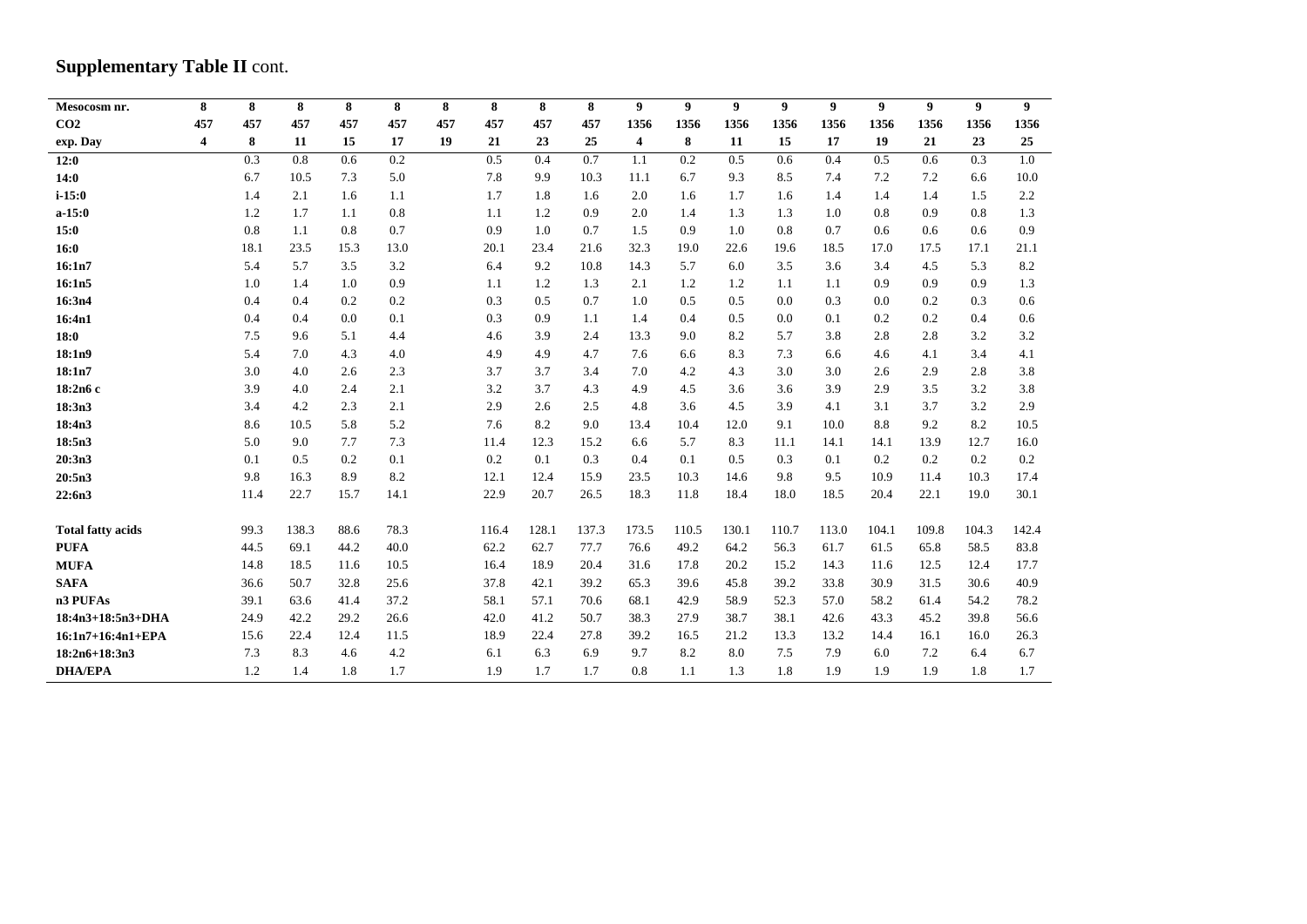

**Supplementary Figure I:** Temporal development of selected fatty acids (µg FA per mg C) during the experiment. Data from mesocosms with low CO<sub>2</sub> concentration (170-270  $\mu$ Atm) are marked blue, those from mesocsoms with intermediate CO<sub>2</sub> concentration (370-717  $\mu$ Atm) are marked grey and those from mesocosms with high  $CO_2$  concentration (544-1825 µAtm) are marked red. The different phases of the experiment are indicated (Phase 1= day -4 to 12, Phase 2= day 13 to 21, Phase 3= day 22 to 30).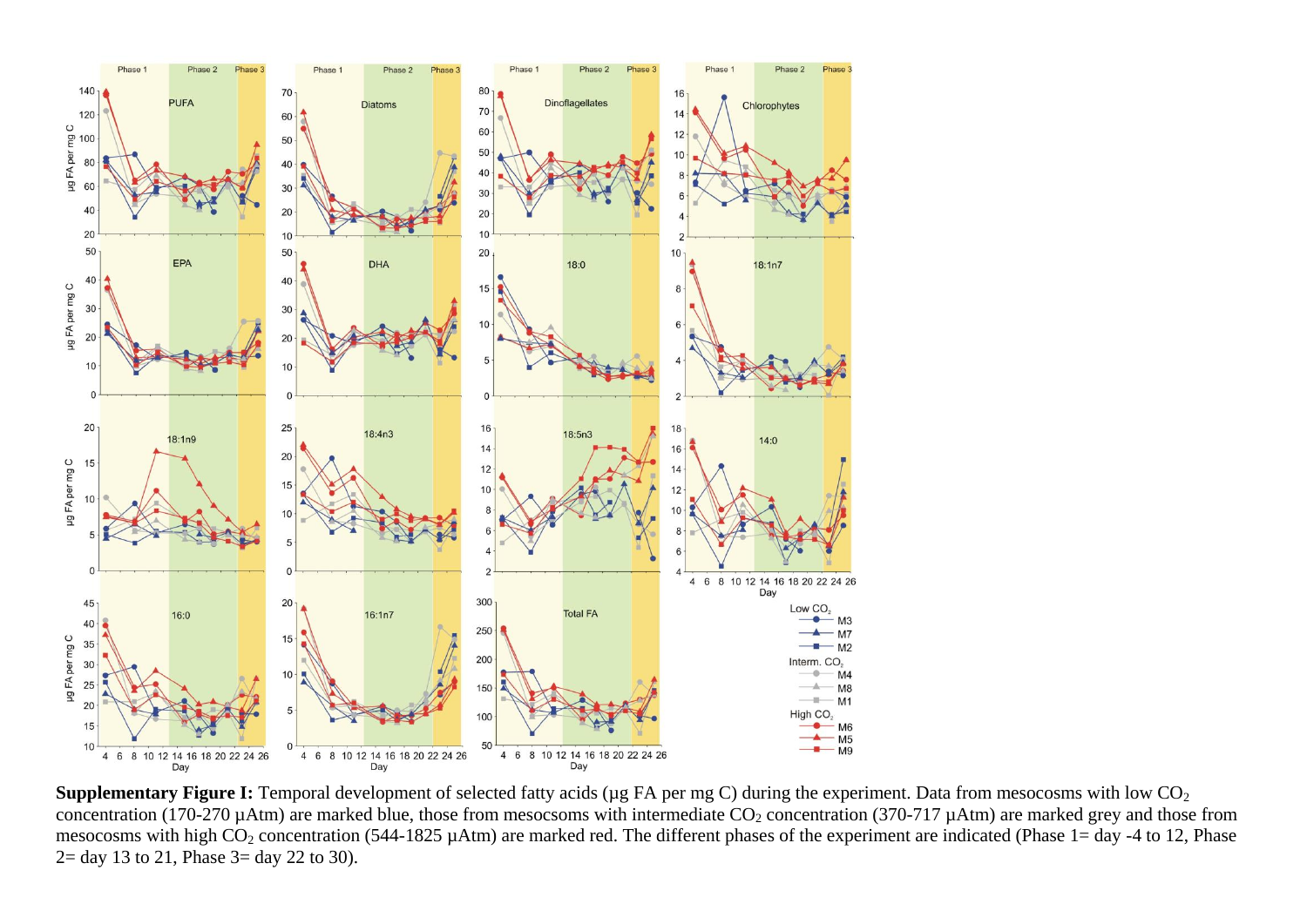

**Supplementary Figure II**: Relationship between the amount of selected fatty acid markers (standardized to mg FA per mg C) against  $CO_2$  concentration ( $\mu$ Atm) at different phases of the experiment. Amount of fatty acid markers and  $CO_2$  concentrations were averaged over the time period of the three phases: Phase  $1 = day -$ 4 to 12, Phase 2= day 13 to 21, Phase 3= day 22 to end. A linear regression line is fitted to each data set. Asterisks (\*) mark those relationships for which the linear regression analysis was statistical significant (p<0.05, see Supplementary Table III).